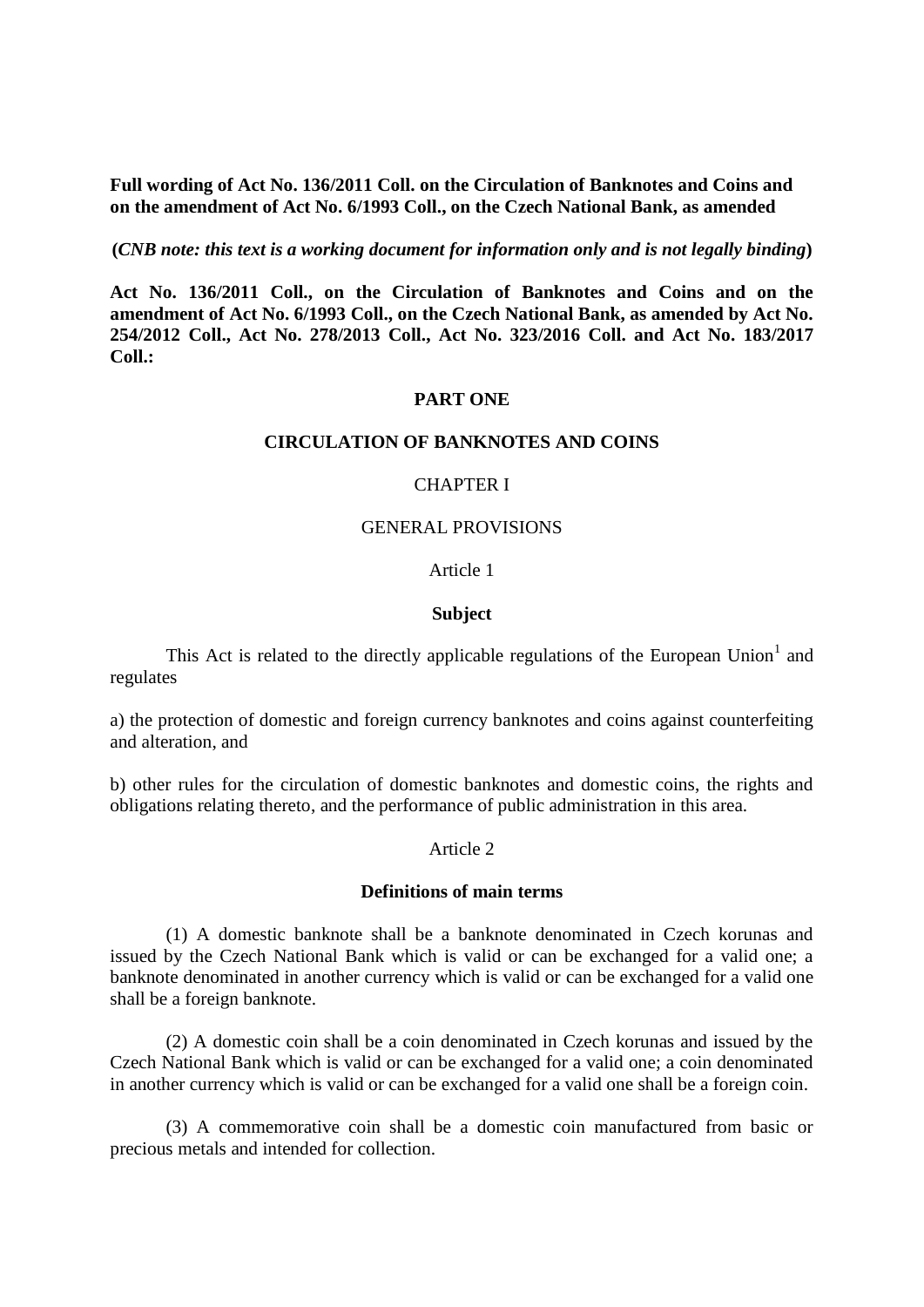(4) A domestic banknote shall be deemed

a) complete if it lacks none of its parts or if it lacks only part or parts of the margin around the banknote,

b) whole if it creates a continuous whole,

c) worn by circulation if it is a complete and whole domestic banknote that is worn away, soiled or crumpled,

d) damaged in a non-standard way if:

1. it has been damaged by fire or is rotten,

2. it is coloured or de-inked, unless the damage is marginal and does not prevent further circulation,

3. it has been damaged by hygienically harmful material,

4. it is damaged in a manner that makes it impossible to check it for authenticity,

5. it has been damaged by an anti-theft device,

6. it consists of more than two parts,

7. its design is illegible, deformed, perforated due to having been officially rendered worthless or officially overprinted,

8. its surface is smaller than or equal to 50%, or

9. is lacking its entire upper or lower margin,

e) damaged in a standard way if it has been damaged in a way that is not non-standard.

(5) A domestic coin shall be deemed

a) complete if its surface has not been diminished, or, in the case of a coin consisting of multiple parts, if it is not lacking any of its parts,

b) worn by circulation if it is a complete domestic coin that is worn away or soiled,

c) damaged in a non-standard way if:

1. it has been cut into,

2. it consists of multiple parts which have been separated,

3. it has been damaged by an anti-theft device,

4. its design or relief is illegible, or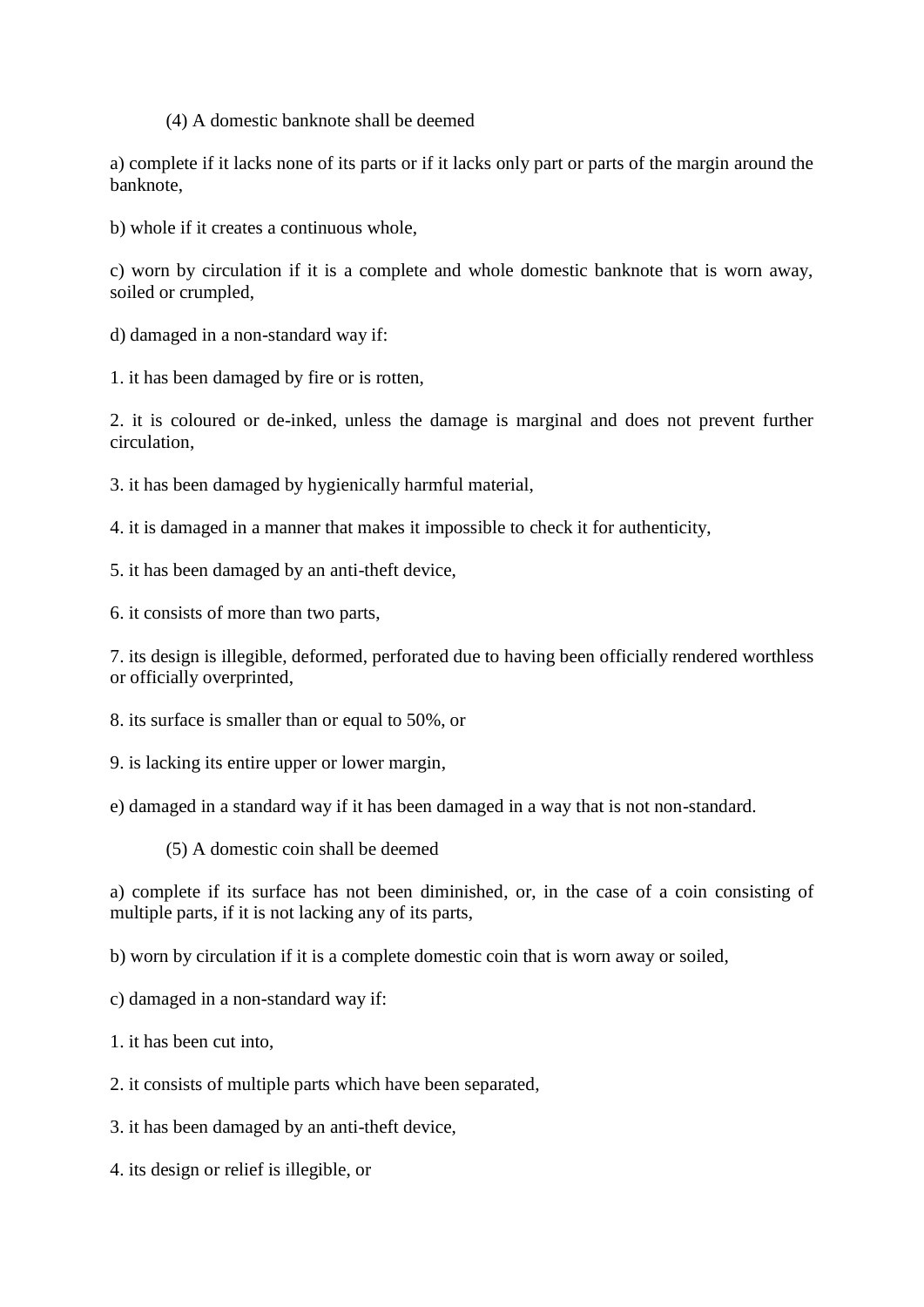5. it is deformed,

e) damaged in a standard way if it has been damaged in a way that is not non-standard.

## Article 3

## **Definitions of some other terms**

For the purposes of this Act,

a) "credit institution" shall mean a bank, a foreign bank insofar as it carries on its activities in the Czech Republic through a branch, and a credit union,

b) "cash service" shall mean the acceptance of a deposit of domestic banknotes or domestic coins onto an account maintained by a credit institution or the payment of domestic banknotes or domestic coins from such an account, executed at a place specified for this purpose by employees of the credit institution or by persons acting on behalf of, or on account of, the credit institution.

## Article 4

# **Some activities of the Czech National Bank regarding the management of the circulation of banknotes and coins**

(1) The Czech National Bank shall

a) decide on the withdrawal from circulation of domestic banknotes and domestic coins worn by circulation and damaged in a non-standard or standard way (hereinafter referred to as "banknotes and coins unfit for further circulation") and destroy withdrawn domestic banknotes and domestic coins and replace them with domestic banknotes and domestic coins fit for further circulation,

b) perform handling (see Article 7(4)) and safekeeping of domestic banknotes and domestic coins (hereinafter referred to as "domestic banknotes and coins"),

c) check suspicious banknotes and coins for authenticity and draw up expert opinions thereon,

d) perform safekeeping of counterfeited or altered banknotes and coins.

(2) The Czech National Bank may contractually delegate the activity referred to in paragraph 1(b) to a credit institution providing cash services or to a handler of domestic banknotes and coins (Article 15(2)); this shall be without prejudice to the responsibility of the Czech National Bank for the handling and safekeeping of domestic banknotes and coins.

(3) The Czech National Bank shall perform the functions of National Counterfeit Centre, National Analysis Centre and Coin National Analysis Centre.<sup>2</sup>

# CHAPTER II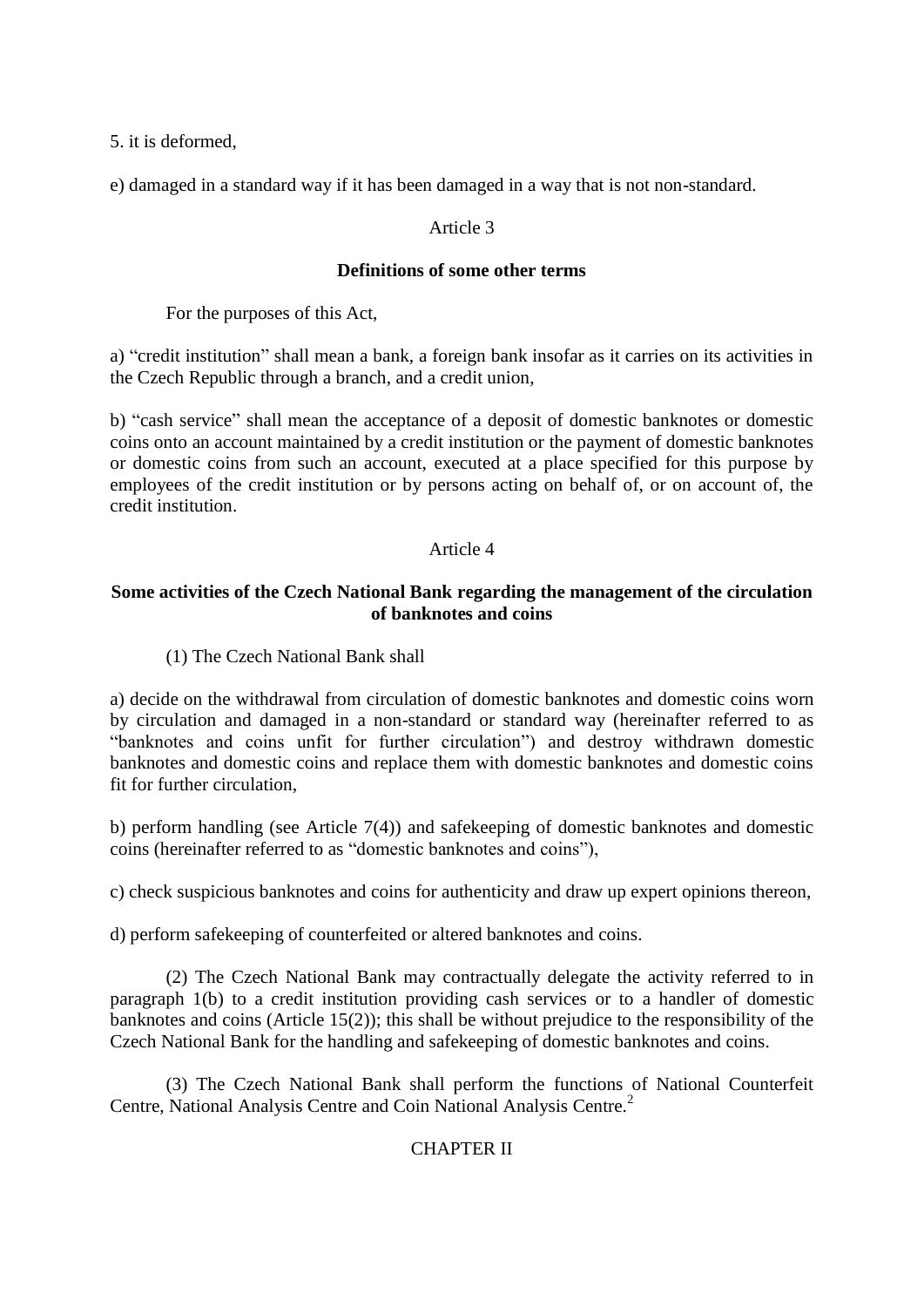## CIRCULATION OF DOMESTIC BANKNOTES AND COINS

## **Sub-chapter 1**

## **Acceptance, exchange, dispensing and recirculation of domestic banknotes and coins**

## Article 5

### **Acceptance of domestic banknotes and coins**

(1) Any person shall accept domestic banknotes and coins without restriction unless he is entitled to refuse to accept them.

(2) The following entities may refuse to accept domestic banknotes or coins:

a) a credit institution providing cash services if the banknotes and coins are denominated in Czech korunas and have been declared invalid by the Czech National Bank and if the time period stipulated on the basis of the law governing the activities and position of the Czech National Bank<sup>3</sup> during which it is obliged to exchange them has expired,

b) anyone except the Czech National Bank and a credit institution providing cash services if the coins are commemorative coins or if the banknotes or coins have been declared invalid by the Czech National Bank,

c) anyone except the Czech National Bank and a credit institution providing cash services if a single payment comprises more than fifty domestic coins.

(3) When accepting domestic banknotes or coins, the Czech National Bank and a credit institution providing cash services shall be entitled to require that the accepted domestic banknotes and coins be sorted by denomination and, if their number so justifies, be packed in a specified manner.

(4) A person who accepts domestic banknotes and coins as payment of his claim may not charge any fee for accepting them.

(5) Unless stipulated otherwise in an agreement between the payer and recipient of domestic banknotes and coins, the recipient shall become responsible for their correct number and authenticity at the moment it takes them over. This shall not apply if the recipient did not have the possibility to check them for correct number and authenticity.

## Article 6

### **Exchange of domestic banknotes and coins**

(1) The Czech National Bank and a credit institution providing cash services shall exchange

a) domestic banknotes and coins for domestic banknotes and coins of other denominations,

b) domestic banknotes and coins worn by circulation and domestic banknotes and coins damaged in a standard way for domestic banknotes and coins fit for further circulation,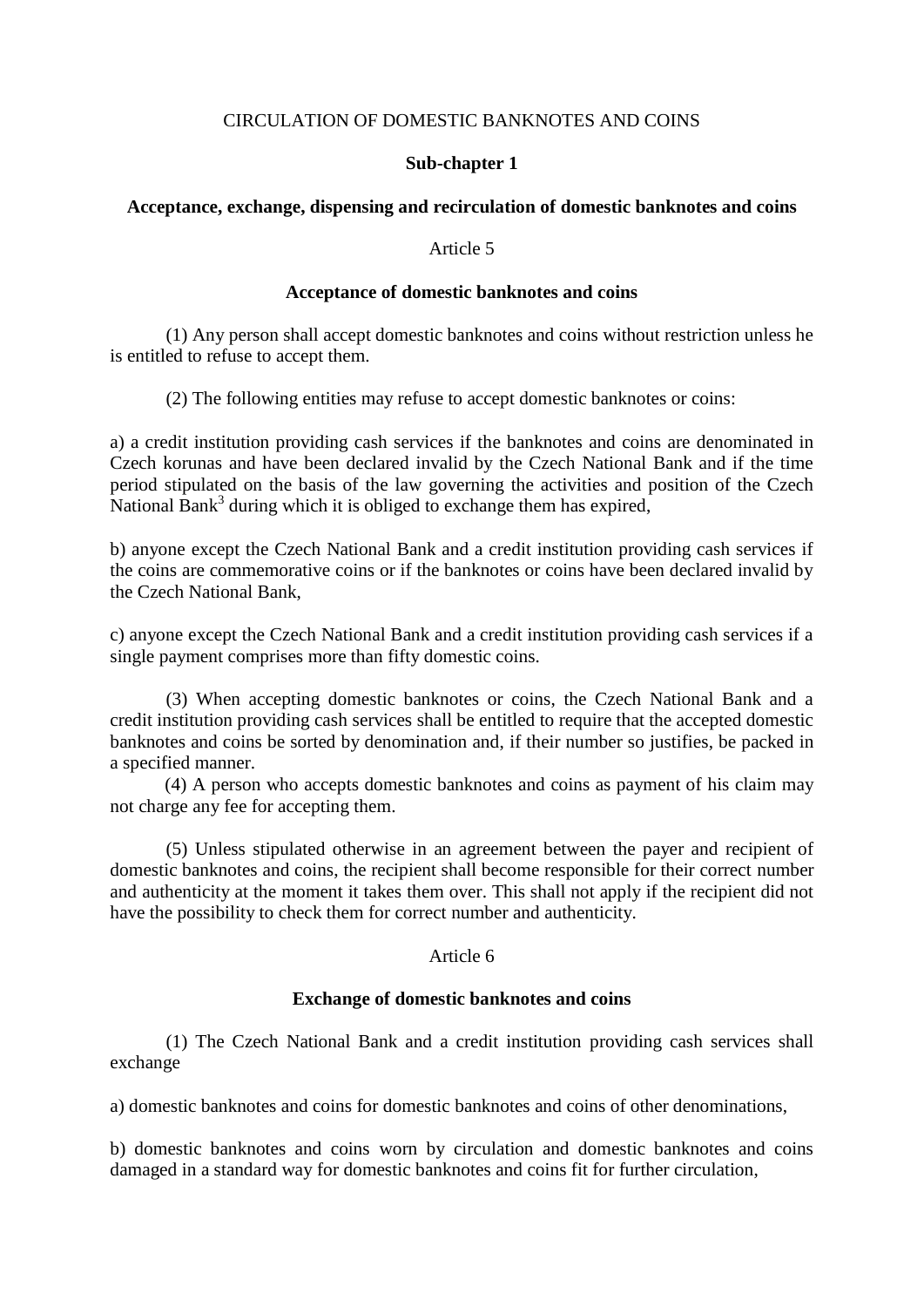c) domestic banknotes and coins declared invalid by the Czech National Bank for valid domestic banknotes and coins for the time period stipulated on the basis of the law governing the activities and position of the Czech National Bank, $3$ ) and

d) commemorative coins for domestic banknotes or domestic coins that are not commemorative coins.

(2) An exchange pursuant to paragraph 1(b) to (d) can also be executed in such a way that an amount corresponding to the nominal value of the domestic banknotes or coins is transferred or credited to an account specified by the person who submitted them for exchange at the request of that person.

(3) The Czech National Bank and a credit institution providing cash services shall execute an exchange referred to in paragraph 1(a) and (b) of up to 100 pieces of the same denomination free of charge, provided that the banknotes and coins are sorted by denomination.

(4) The Czech National Bank and a credit institution providing cash services shall execute an exchange referred to in paragraph 1(c) and (d) free of charge and without restriction, provided that the banknotes and coins are sorted by denomination.

#### Article 7

### **Joint provisions for the acceptance, dispensing, recirculation and exchange of domestic banknotes and coins**

(1) The Czech National Bank shall handle domestic banknotes and coins accepted from circulation in accordance with the specified procedures for sorting domestic banknotes and coins and distinguishing between banknotes denominated in Czech korunas that are invalid, counterfeited or unfit for further circulation (hereinafter referred to as "handling standards") before dispensing them into circulation from its stocks. It shall not dispense into circulation domestic banknotes and coins that are suspicious and banknotes and coins denominated in Czech korunas that are invalid.

(2) A credit institution providing cash services and a handler of domestic banknotes and coins shall handle domestic banknotes and coins accepted from circulation in accordance with the handling standards before recirculating them. It shall not recirculate domestic banknotes and coins that are suspicious and banknotes and coins denominated in Czech korunas that are invalid.

(3) Legal entities other than those referred to in paragraph 1 or 2 and bureaux de change shall check recirculated domestic banknotes and coins for authenticity and validity. They shall not recirculate domestic banknotes and coins that are suspicious and banknotes and coins denominated in Czech korunas that are invalid.

(4) Handling of domestic banknotes and coins is an activity consisting in sorting domestic banknotes and coins by denomination, checking their number, checking them for validity and authenticity, and sorting them into domestic banknotes and coins fit for further circulation and domestic banknotes and coins unfit for further circulation.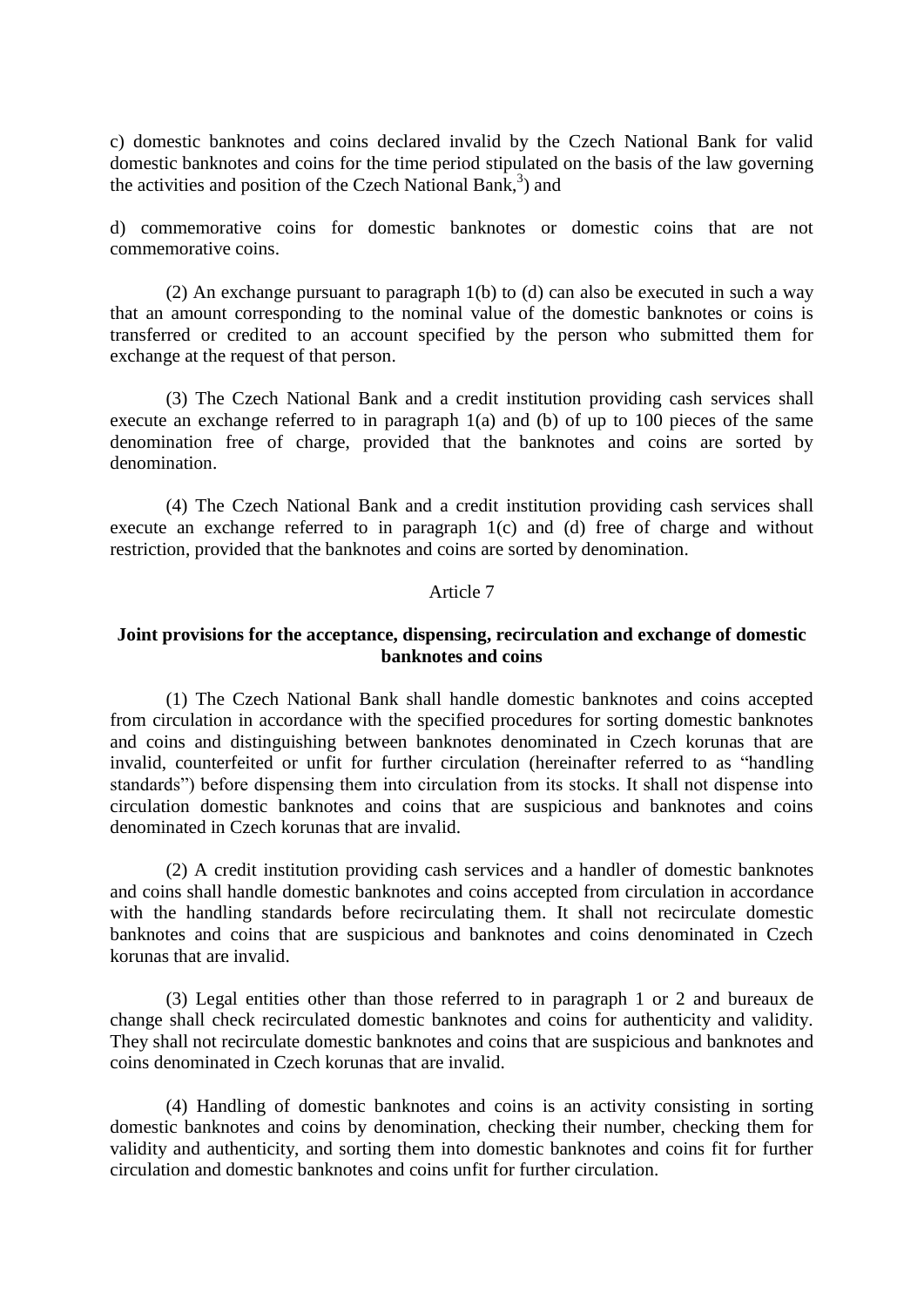(5) For the purposes of this Act, recirculation shall mean any dispensing operation except

a) dispensing operations of the Czech National Bank,

b) the depositing of domestic banknotes or coins onto an account maintained by the Czech National Bank or by a credit institution providing cash services,

c) the transfer of domestic banknotes or coins for handling to the Czech National Bank, a credit institution providing cash services or a handler of domestic banknotes and coins.

(6) A credit institution shall accept and exchange domestic banknotes and coins at all the establishments where it provides cash services. For security reasons, a credit institution may restrict the number of domestic banknotes and coins it accepts or exchanges in individual cases at specific establishments. A credit institution shall provide information about such restrictions in writing at the relevant establishments.

(7) An implementing legal rule shall stipulate the handling standards referred to in paragraphs 1 to 4, the numbers of domestic banknotes and coins in respect of the requirement that they be packed, and the manner of packing thereof pursuant to Article 5(3).

# **Sub-chapter 2**

## **Handling of domestic banknotes and coins in special cases**

## Article 8

## **Handling of domestic banknotes and coins unfit for further circulation**

(1) A legal entity and a bureau de change shall not recirculate domestic banknotes and coins unfit for further circulation and shall hand them over to the Czech National Bank.

(2) A natural person except a bureau de change shall recirculate domestic banknotes and coins worn by circulation and damaged in a standard way.

(3) An implementing legal rule shall stipulate a description of the degree of wear and damage of domestic banknotes and coins pursuant to paragraphs 1 and 2 and the manner of handing over domestic banknotes and coins unfit for further circulation to the Czech National Bank pursuant to paragraph 1.

## Article 9

## **Acceptance of damaged domestic banknotes and coins**

(1) The following shall apply to domestic banknotes and coins damaged in a standard way:

a) the Czech National Bank shall accept them and shall not recirculate them from its stocks,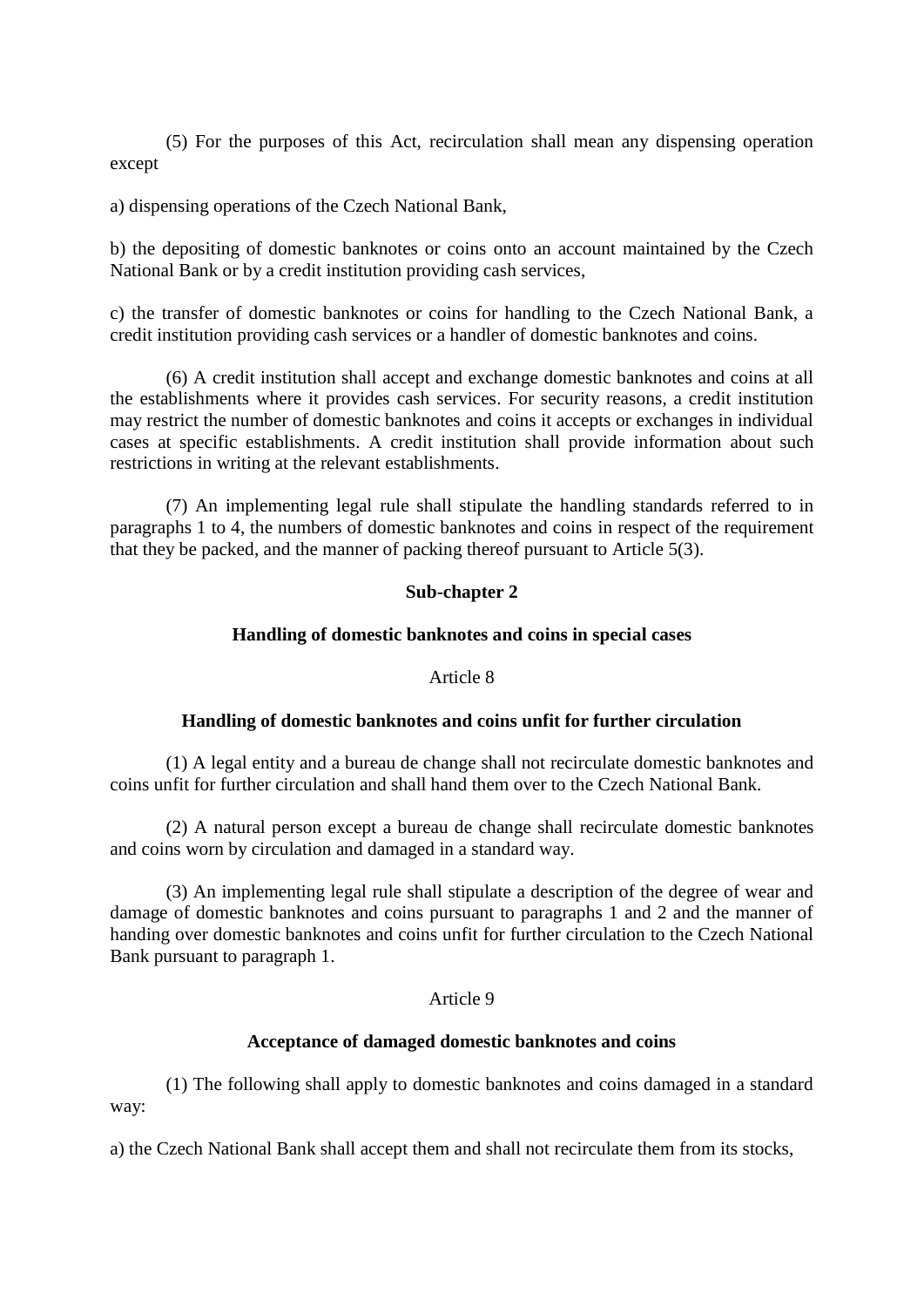b) a credit institution providing cash services shall accept them and not recirculate them, provided that

1. they are complete, or

2. the banknotes are whole or consist of no more than two parts that undoubtedly belong together and the overall surface area of such banknotes exceeds 50%,

c) a legal entity other than those referred to in subparagraphs a) and b) and a bureau de change shall accept them and not recirculate them if they are complete; if they are not complete, the said entities may refuse them,

d) a natural person except a bureau de change may refuse to accept them.

(2) The following shall apply to domestic banknotes and coins damaged in a nonstandard way:

a) the Czech National Bank shall seize them without providing compensation,

b) a credit institution providing cash services and a handler of domestic banknotes and coins shall seize them without providing compensation and hand them over to the Czech National Bank,

c) a legal entity other than those referred to in subparagraphs a) or b) may refuse to accept them.

(3) An implementing legal rule shall stipulate the procedure for seizing banknotes and coins damaged in a non-standard way, the procedure for handing them over to the Czech National Bank and the prerequisites of the confirmation that banknotes or coins damaged in a non-standard way have been seized.

### Article 10

### **Exchange and provision of compensation for damaged domestic banknotes and coins**

(1) The Czech National Bank and a credit institution providing cash services shall exchange domestic banknotes and coins damaged in a standard way for undamaged domestic banknotes and coins free of charge, provided that

a) they are complete, or

b) the overall surface area of the banknotes exceeds 50%, they are whole or they consist of up to two parts that undoubtedly belong together; if doubt arises about whether the parts of a banknote belong together, each part shall be assessed separately.

(2) The Czech National Bank and credit institutions providing cash services shall provide compensation for commemorative coins damaged in a standard way in the form of domestic banknotes and coins that are not commemorative coins.

(3) Domestic banknotes and coins damaged in a non-standard way shall not be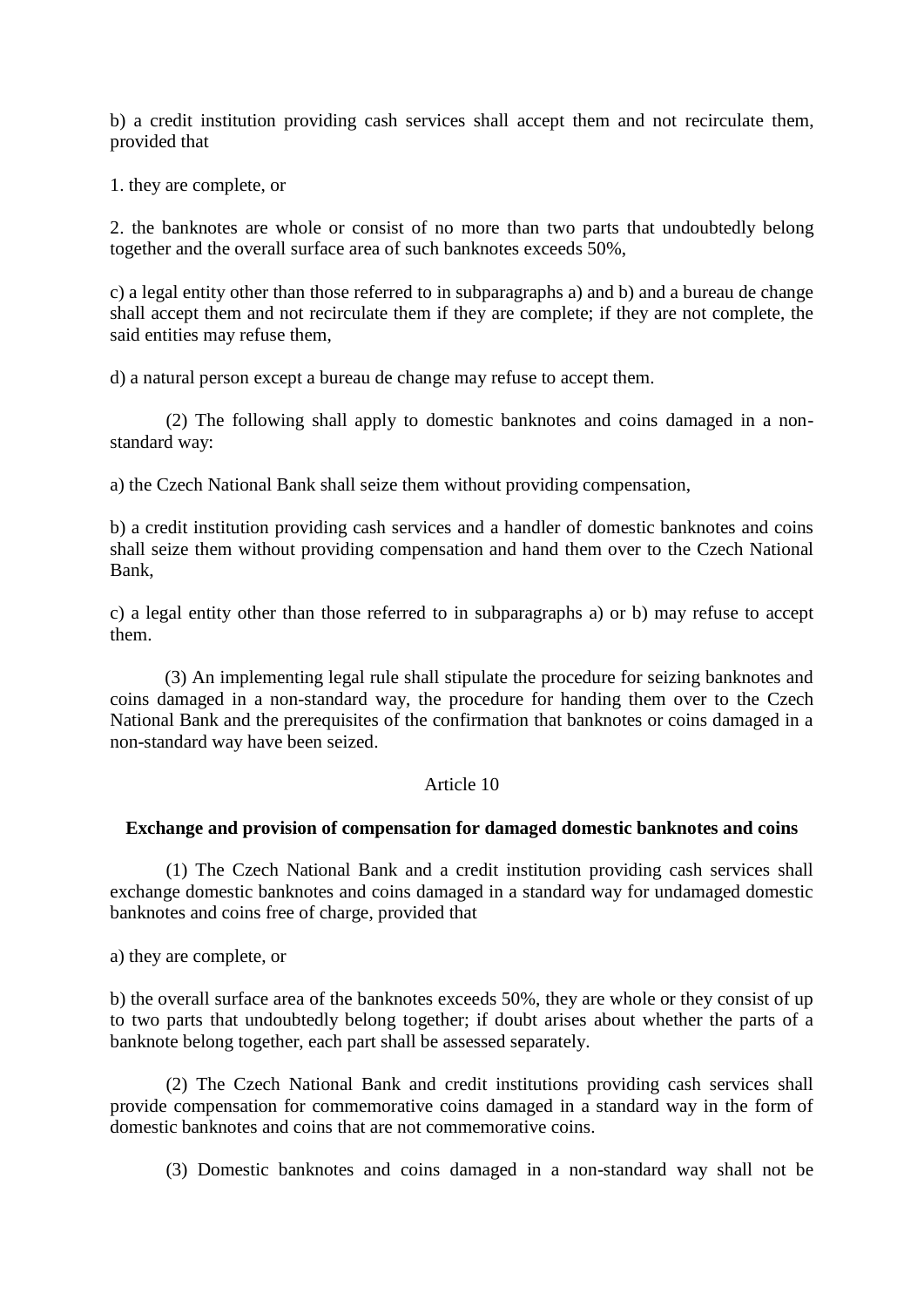exchanged. If domestic banknotes or coins damaged in a non-standard way are handed over to the Czech National Bank, the Czech National Bank may, at the request of the person who handed them over or from whom they were seized, provide compensation for them in justified cases, relating above all to natural disasters or another event seriously affecting or endangering property or an event resulting in a criminal act.

(4) An exchange pursuant to paragraphs 1 and 2 can also be executed in such a way that the relevant amount is transferred or credited to an account specified by the person who submitted the domestic banknotes or coins for exchange at the request of that person. Compensation pursuant to paragraph 3 shall be provided in such a way that the relevant amount is paid in undamaged domestic banknotes and coins except commemorative coins to the person who handed over the domestic banknotes and coins damaged in a non-standard way or from whom they were seized, or the person who requested the exchange, or the relevant amount is transferred or credited to an account specified by that person if he so requests. If efforts to provide compensation to the person who requested it are unsuccessful, the Czech National Bank shall keep it and record it on a special account. If the person from whom domestic banknotes or coins damaged in a non-standard way were seized or the person who requested compensation fails to apply for their return or for compensation within three years of the day they were seized or compensation was requested, an amount corresponding to their nominal value shall become property of the Czech National Bank.

(5) The Czech National Bank shall maintain, for a period of 15 years, records about persons who submit, insert into a non-anonymous device or seize domestic banknotes and coins damaged in a non-standard way and shall maintain them separately from data on domestic banknotes and coins damaged in a non-standard way. The records shall contain the identification data of these persons, data on seized domestic banknotes and coins damaged in a non-standard way and data on the circumstances of the seizure of these banknotes and coins damaged in a non-standard way. The personal data from these records may be processed further only for the purposes of investigation and detection of crime.

(6) An implementing legal rule shall stipulate the procedure for exchanging domestic banknotes that are not complete or whole.

## **Sub-chapter 3**

### **Handling of domestic banknotes and coins using self-service technical devices**

## Article 11

(1) A self-service technical device used for the provision of services or the sale of goods in which domestic or foreign currency banknotes and coins are accepted, exchanged or returned (hereinafter referred to as an "anonymous device") may be operated if it

a) recognises the authenticity and validity of accepted domestic and foreign currency banknotes and coins,

b) rejects suspicious and invalid banknotes and coins, and

c) does not recirculate domestic banknotes that are not handled in accordance with the handling standards.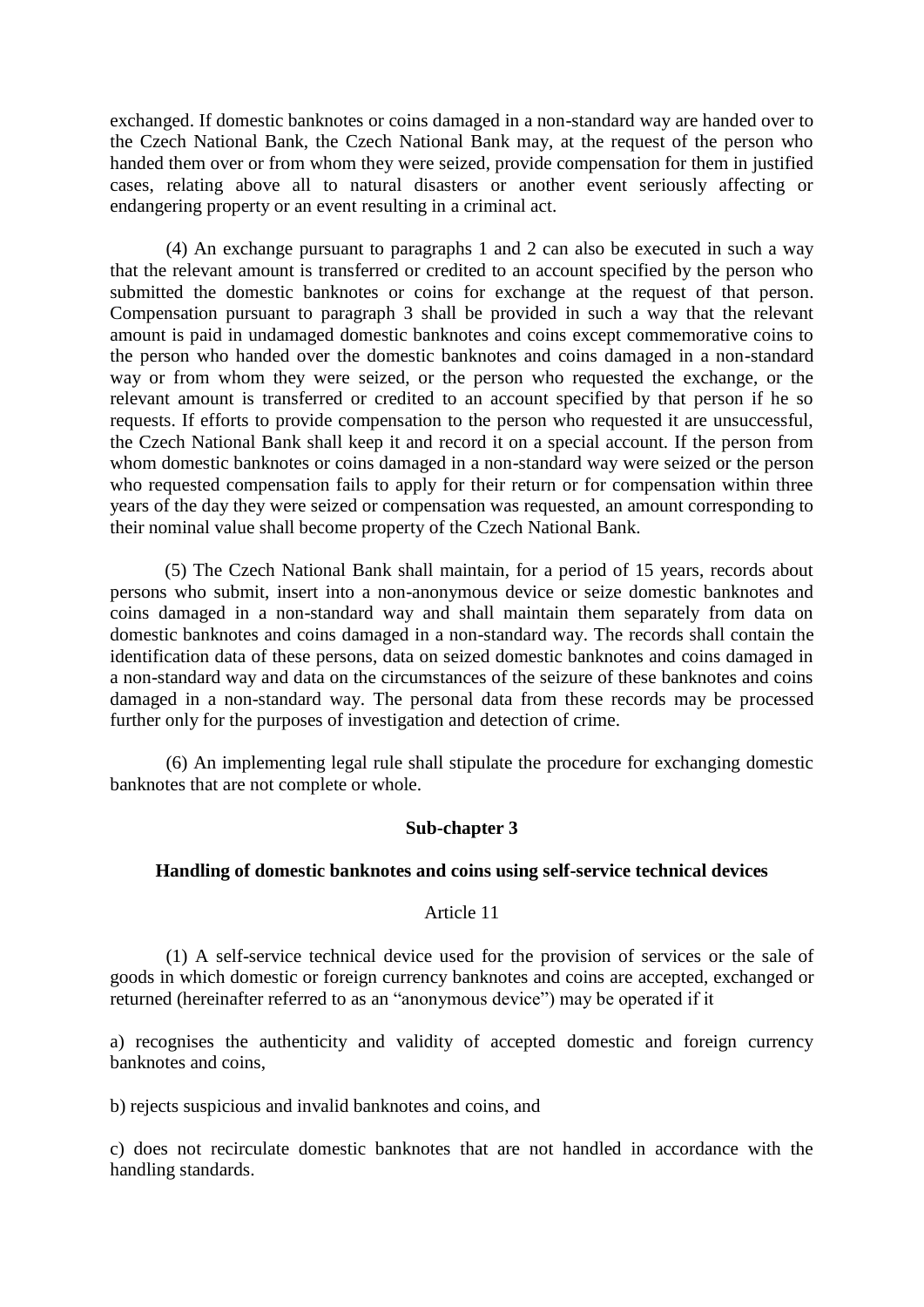(2) A self-service technical device used for the handling of money on an account maintained by a payment service provider consisting in the acceptance, exchange or payingout of domestic or foreign currency banknotes or coins (hereinafter referred to as a "nonanonymous device") may be operated if it

a) recognises the authenticity and validity of accepted domestic and foreign currency banknotes and coins,

b) determines the identity of the account owner and specifies the executed transaction,

c) seizes suspicious banknotes, rejects suspicious coins and does not recirculate invalid banknotes and coins and domestic banknotes that are not handled in accordance with the handling standards.

(3) An implementing legal rule shall stipulate the scope of specification of an executed transaction referred to in paragraph 2(b).

(4) Paragraphs 1 and 2 shall be without prejudice to the requirements for the operation of anonymous devices and non-anonymous devices accepting euro banknotes or euro coins and for the seizing of euro banknotes or euro coins by these devices stipulated in a directly applicable legal rule of the European Union.<sup>[5](http://www.zakonyprolidi.cz/print/cs/2011-136/zneni-20161018.htm#f5906702)</sup>

# CHAPTER III

## PROTECTION OF DOMESTIC AND FOREIGN BANKNOTES AND COINS AGAINST COUNTERFEITING AND ALTERING

## Article 12

## **Handling of suspicious banknotes and coins**

(1) Any person may refuse to accept banknotes or coins for which reasonable suspicion arises that they are counterfeit or have been altered (hereinafter referred to as "suspicious banknotes or coins"), unless he is obliged to seize them. An altered banknote or coin is a domestic or foreign banknote or coin that has been illicitly modified in such a way that it is capable of giving a false impression about its validity or nominal value.

(2) A legal entity and a bureau de change shall

a) seize suspicious banknotes without compensation,

b) call upon the person who submitted the suspicious banknotes or coins to prove his identity, record his personal identification data and issue confirmation that the suspicious banknotes or coins have been seized; the person who submitted the suspicious banknotes or coins shall comply with the call to prove his identity.

c) without undue delay hand over the suspicious banknotes or coins to the Czech National Bank,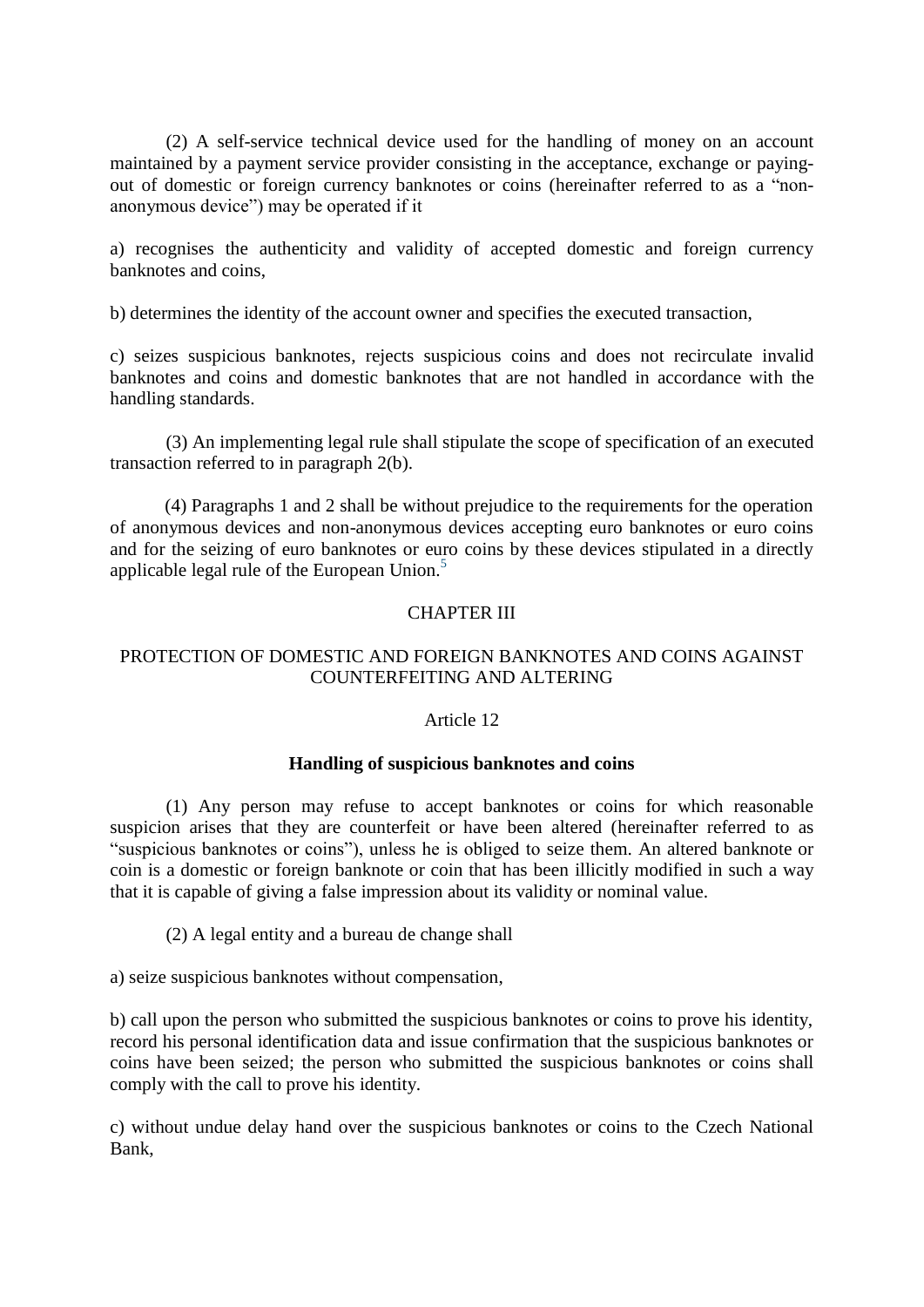d) hand over a copy of the confirmation that the suspicious banknotes or coins have been seized to the Czech National Bank, and

d) without undue delay hand over a copy of the confirmation that the suspicious banknotes or coins have been seized to the Police of the Czech Republic.

(3) When handling suspicious banknotes and coins, the Czech National Bank shall proceed in accordance with paragraph 2(a), b) and e). Paragraph 2(c) and (d) shall apply *mutatis mutandis* to the Police of the Czech Republic in respect of the procedure pursuant to the Act on the Police of the Czech Republic. Paragraph 2(c) to (e) shall apply *mutatis mutandis* to the Customs Administration of the Czech Republic in respect of the procedure pursuant to the Act on the Customs Administration of the Czech Republic.

(4) If the suspicious banknotes or coins were handed over to their recipient in a closed package or the suspicious banknotes were inserted into a non-anonymous device, the recipient or the operator of the non-anonymous device shall seize these banknotes or coins, determine the identity of the person who handed them over or of the account owner, issue confirmation that the banknotes or coins have been seized and proceed further pursuant to paragraph 2(c) to (e). Paragraph 2(a) and (c) to (e) shall also apply *mutatis mutandis* to credit institutions providing cash services and handlers of domestic banknotes and coins when safeguarding suspicious banknotes or coins when handling their own cash.

(5) The Czech National Bank shall maintain, for a period of 15 years, records about persons who submit or seize suspicious banknotes or coins or insert suspicious banknotes into a non-anonymous device and shall maintain them separately from data on suspicious banknotes and coins. The records shall contain the identification data of these persons, data on the seized suspicious banknotes and coins and data on the circumstances of the seizing of these suspicious banknotes and coins. The personal data from these records may be processed further only for the purposes of investigation and detection of crime. If suspicious banknotes or coins prove to be authentic, the Czech National Bank shall, without unnecessary delay, delete from the records the person who submitted, inserted into a non-anonymous device or seized the suspicious banknotes or coins.

(6) An implementing legal rule shall stipulate the procedure for seizing suspicious banknotes and coins and handing them over to the Czech National Bank and the prerequisites of the confirmation that suspicious banknotes or coins have been seized.

## Article 13

## **Checking of banknotes and coins for authenticity by the Czech National Bank**

(1) No compensation shall be provided for counterfeit or altered banknotes and coins.

(2) If seized suspicious banknotes or coins prove to be authentic, the Czech National Bank shall, without unnecessary delay, return them to the person from whom they were seized. The Czech National Bank may also provide compensation for seized suspicious banknotes and coins by paying an amount corresponding to their nominal value in cash or by transferring or crediting them to an account specified by that person.

(3) If seized suspicious banknotes or coins prove to be authentic but efforts to return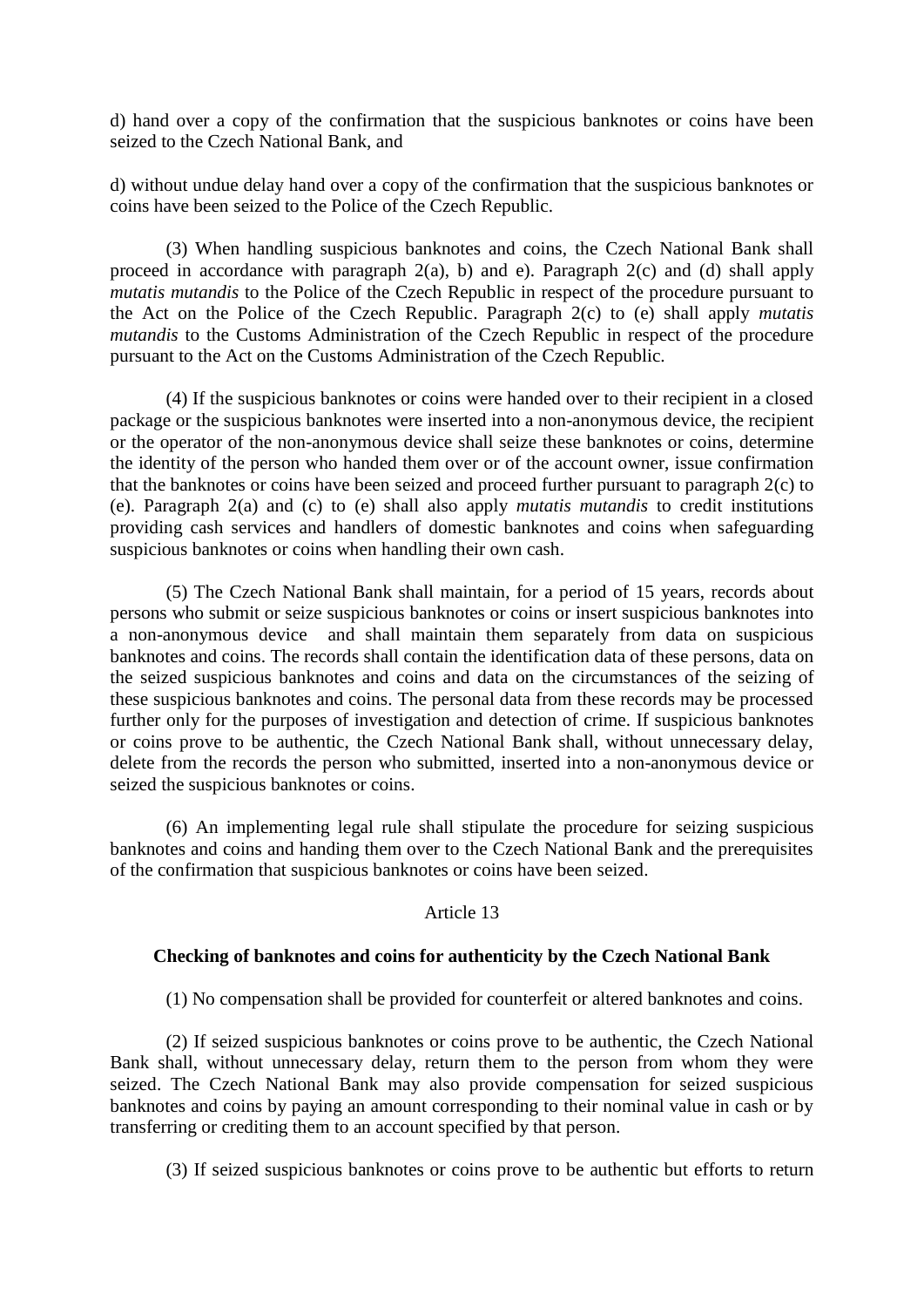them or provide compensation for them pursuant to paragraph 2 are unsuccessful, the Czech National Bank shall keep them and record them on a special account. If the person from whom, according to the confirmation, the suspicious banknotes or coins were seized fails to apply for their return or for compensation within three years of the day they were seized, these banknotes or coins or the amount corresponding to their nominal value shall become property of the Czech National Bank.

(4) If seized suspicious domestic banknotes or coins prove to be authentic but at the same time damaged in a non-standard way, the Czech National Bank shall seize them without providing compensation.

## Article 14

### **Reproductions of banknotes and coins**

(1) Tangible or intangible reproductions of domestic or foreign currency banknotes or coins and objects imitating them may be produced only if they meet the technical criteria stipulated in an implementing legal rule or a directly applicable regulation of the European Union concerning medals and tokens similar to euro coins.<sup>4</sup>

(2) Tangible or intangible reproductions of domestic or foreign currency banknotes or coins and objects imitating them may be sold, imported, held or distributed only if they meet the technical criteria stipulated in an implementing legal rule or a directly applicable regulation of the European Union concerning medals and tokens similar to euro coins[.](http://www.zakonyprolidi.cz/print/cs/2011-136/zneni-20161018.htm#f5906702)<sup>4</sup>

### CHAPTER IV

## HANDLING OF DOMESTIC BANKNOTES AND COINS AND AUTHORISATION FOR THE ACTIVITY OF HANDLER OF DOMESTIC BANKNOTES AND COINS

### Article 15

(1) Only the following entities may handle domestic banknotes and coins for others:

a) the Czech National Bank,

b) a credit institution providing cash services, and

c) a handler of domestic banknotes and coins.

(2) A handler of domestic banknotes and coins is an entity authorised to handle domestic banknotes and coins for others on the basis of authorisation for the activity of handler of domestic banknotes and coins granted by the Czech National Bank (hereinafter referred to as "authorisation").

## Article 16

(1) The Czech National Bank shall grant authorisation to an applicant

a) which is a joint-stock company, a limited liability company or a state-owned enterprise,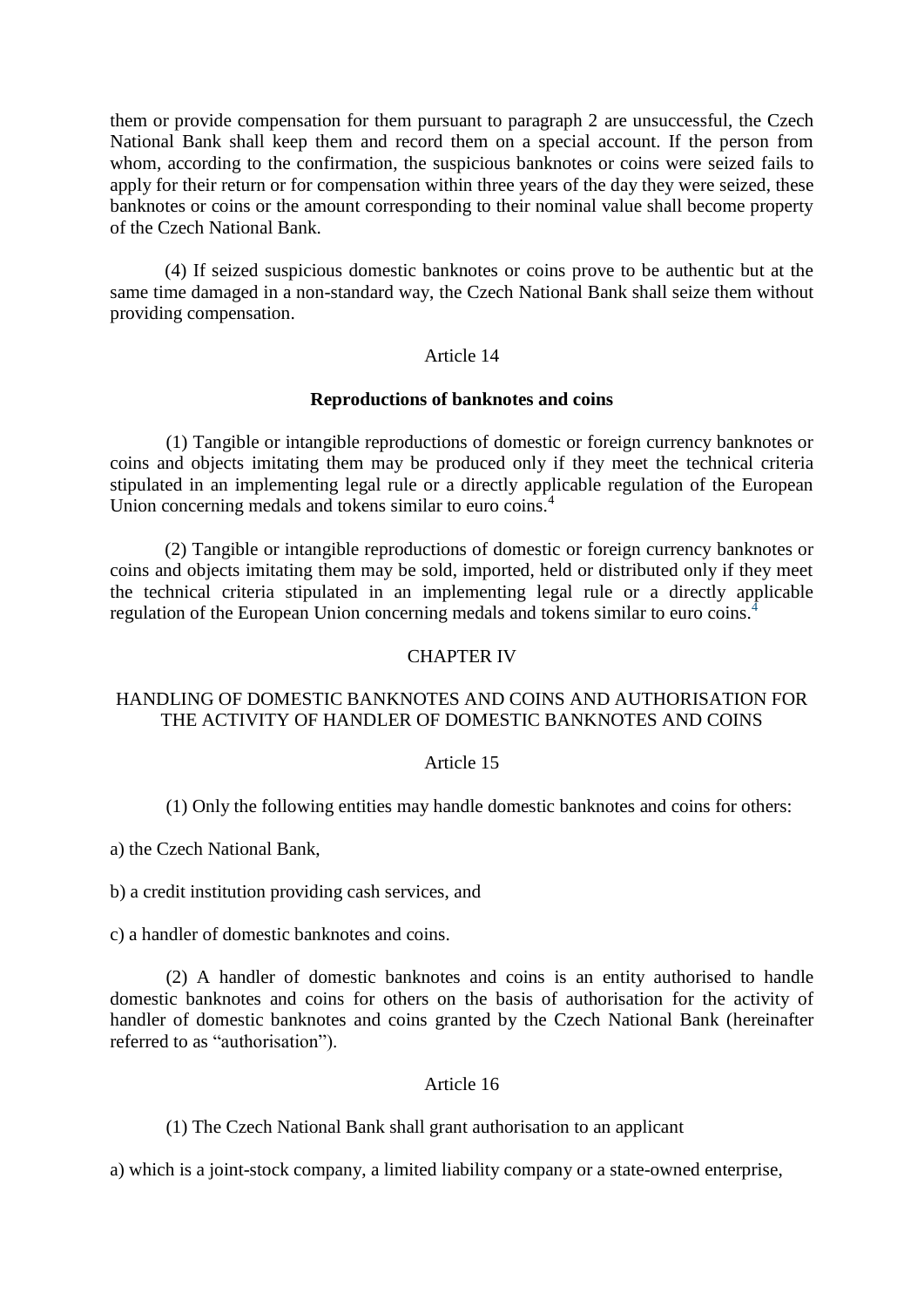b) whose registered office and actual office are situated in the Czech Republic,

c) whose statutory body, member of the statutory body and persons directly managing its business (hereinafter referred to as the "senior officer") meet the general requirements for carrying on a trade pursuant to a law governing trades,

d) whose actual owner is a person of integrity,

e) whose internal control system complies with the requirements stipulated by this Act,

f) which is able to duly ensure the protection of domestic banknotes and coins entrusted to it for handling,

g) which is equipped with devices for handling domestic banknotes and coins that comply with the handling standards and are located in the Czech Republic, and

h) which submits draft internal rules governing the internal control system.

(2) For the purposes of this Act, "actual owner" shall mean

a) a natural person who *de facto* or *de jure* exercises a direct or indirect controlling influence over the management or operation of the business; indirect influence shall mean influence exercised through another person or other persons,

b) a natural person who has more than 25% of the voting rights in the business either by himself or on the basis of an agreement with another partner or other partners; for the purposes of this Act, having voting rights shall mean the ability to exercise voting rights at one's own discretion regardless of whether and on what legal grounds they are executed, or the ability to influence the exercise of voting rights by another person,

c) natural persons acting in concert who have more than 25% of the voting rights in the business, or

d) a natural person who is a recipient of the proceeds from the activities of the business on the basis of another fact.

(3) For the purposes of this Act, a person who has been lawfully convicted of an intentionally committed criminal offence shall not be deemed a person of integrity if the said offence was committed in connection with business activities, unless such person is deemed not to have been convicted.

(4) Paragraph 1(b) shall not apply if an international treaty which forms part of Czech law stipulates the obligation to allow an applicant whose registered office is situated outside the Czech Republic to carry on the activities of a handler of banknotes and coins under conditions similar to those applying to persons whose registered offices are situated in the Czech Republic.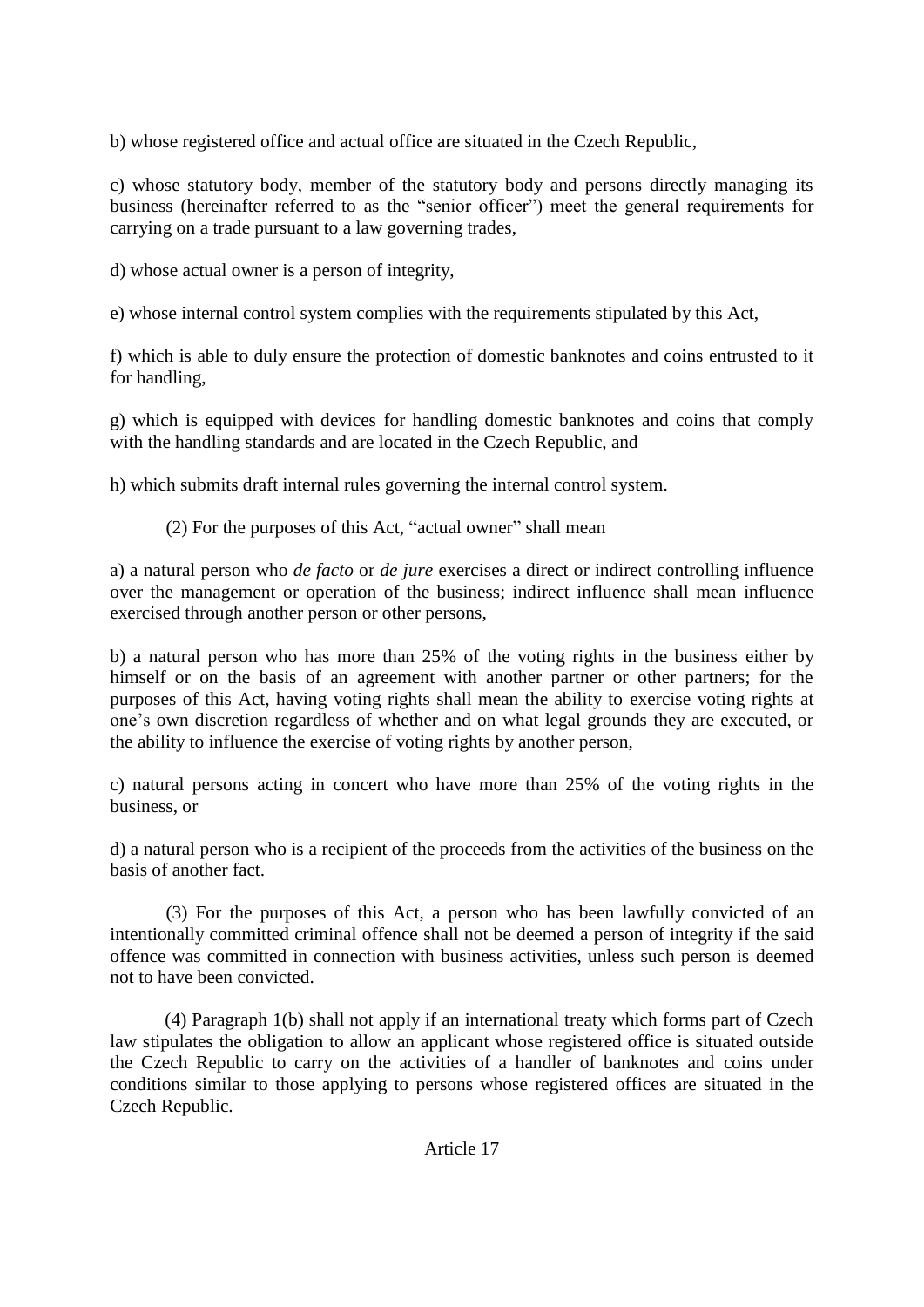(1) An application for authorisation may be submitted only on the prescribed form, to which the applicant shall attach documents confirming compliance with the conditions stipulated in Article 16(1). The specimen of the form and its annexes shall be set out in an implementing legal rule.

(2) The Czech National Bank shall issue a decision on the application for authorisation within three months of the commencement of the proceedings. If the proceedings are suspended simultaneously with a call to remedy shortcomings in the application, this time limit shall recommence on the day the suspension ceased.

## Article 18

(1) A handler of domestic banknotes and coins shall notify the Czech National Bank without undue delay of any change

a) in the data specified in the application for authorisation or the annexes thereto on the basis of which the authorisation was granted; together with a notification of changes in senior officers, partners and the actual owner, it shall prove the compliance of such persons with the conditions stipulated in Articles  $16(1)(c)$  and  $16(1)(d)$ , and

b) in the internal rules governing the internal control system.

(2) Notifications pursuant to paragraph 1 shall be submitted on the prescribed form, to which the notifying entity shall attach documents confirming the change in the data specified in the application for authorisation or the annexes thereto on the basis of which the authorisation was granted. The specimen of the form for the notification of changes and the content of its annexes shall be set out in an implementing legal rule.

# Article 19

(1) The authorisation shall cease to be valid on the day

a) the handler of domestic banknotes and coins ceases to exist,

b) a decision on the insolvency of the handler of domestic banknotes and coins becomes final or a decision to refuse an insolvency petition due to lack of assets of the handler of domestic banknotes and coins becomes final.

(2) The Czech National Bank shall withdraw the authorisation if

a) it was granted on the basis of untrue or incomplete information,

b) the handler of domestic banknotes and coins has repeated or seriously breached an obligation laid down in this Act,

c) the handler of domestic banknotes and coins has breached an obligation laid down in an executable decision issued under this Act,

d) the facts on the basis of which the authorisation was granted have changed to the extent that the handler of domestic banknotes and coins as a result of such change no longer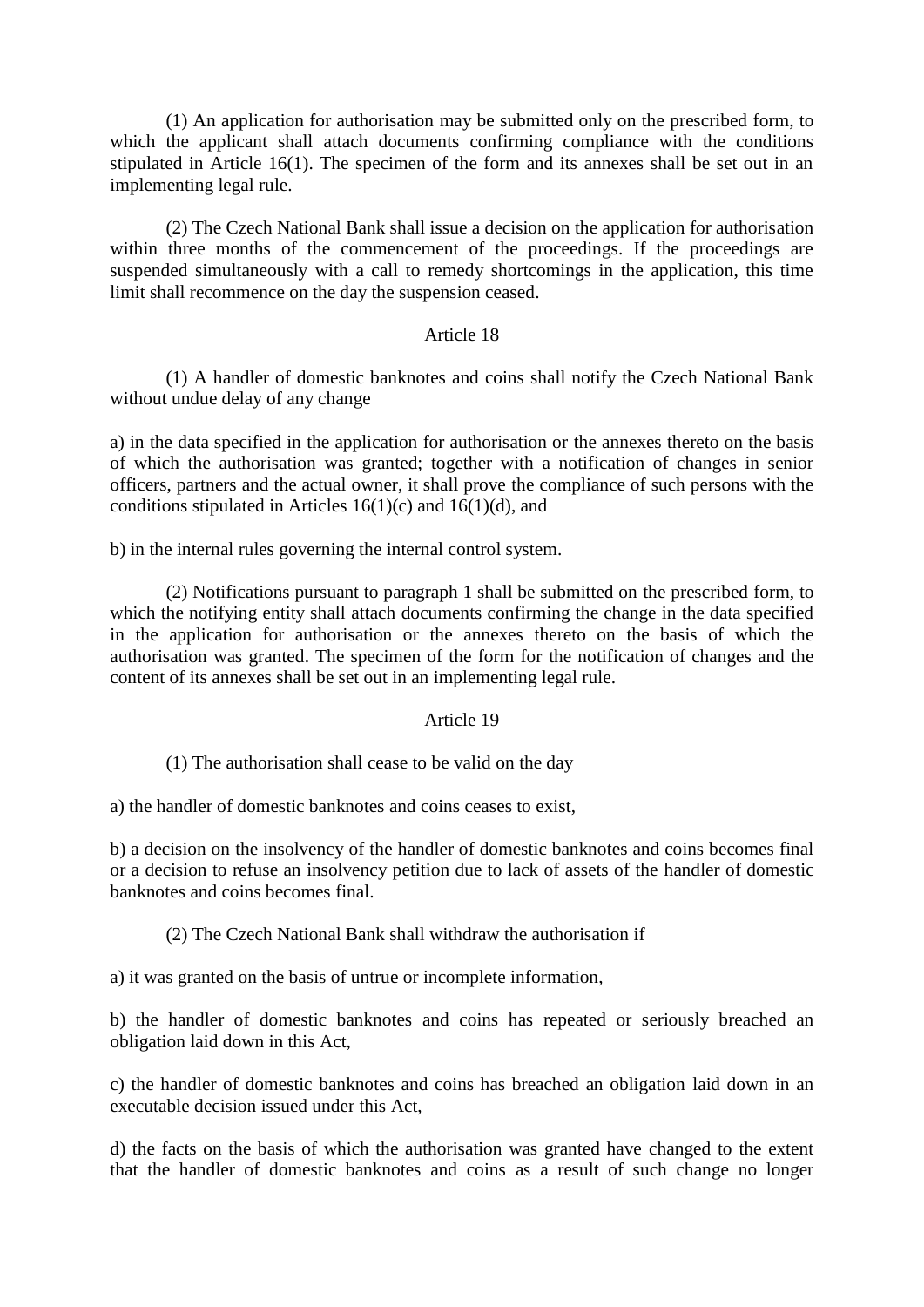complies with the conditions for granting authorisation, or

e) the handler of domestic banknotes and coins requests in writing that the authorisation be withdrawn.

### Article 20

The Czech National Bank shall maintain a list of handlers of domestic banknotes and coins and publish it in a manner allowing remote access.

## Article 21

(1) A credit institution providing cash services and a handler of domestic banknotes and coins shall put in place and maintain a control system which is fit for the proper and careful handling of domestic banknotes and coins. The control system must be comprehensive and commensurate with the nature, scope and complexity of the activity of handler of domestic banknotes and coins and must ensure proper and smooth handling.

(2) The control system shall contain organisational and governance prerequisites, including at all times

a) governance principles and procedures,

b) an organisational set-up with a sound, transparent and comprehensive definition of activities and related competences and decision-making powers, and

c) sound administrative and accounting procedures.

(3) The organisational prerequisites pursuant to paragraph 2 shall be rules regulating

a) the keeping of records of domestic banknotes and coins entrusted to the handler of domestic banknotes and coins for handling;

b) domestic banknote and coin handling processes;

c) the system of control and responsibility for entrusted assets; and

b) the protection of domestic banknotes and coins;

(4) A credit institution providing cash services and a handler of domestic banknotes and coins shall continuously verify and regularly assess the adequacy and effectiveness of the control system.

(5) An implementing legal regulation shall stipulate the manner of fulfilling the above requirements regarding the control system of a credit institution providing cash services and of a handler of domestic banknotes and coins.

## Article 22

(1) Domestic banknotes and coins entrusted to a credit institution providing cash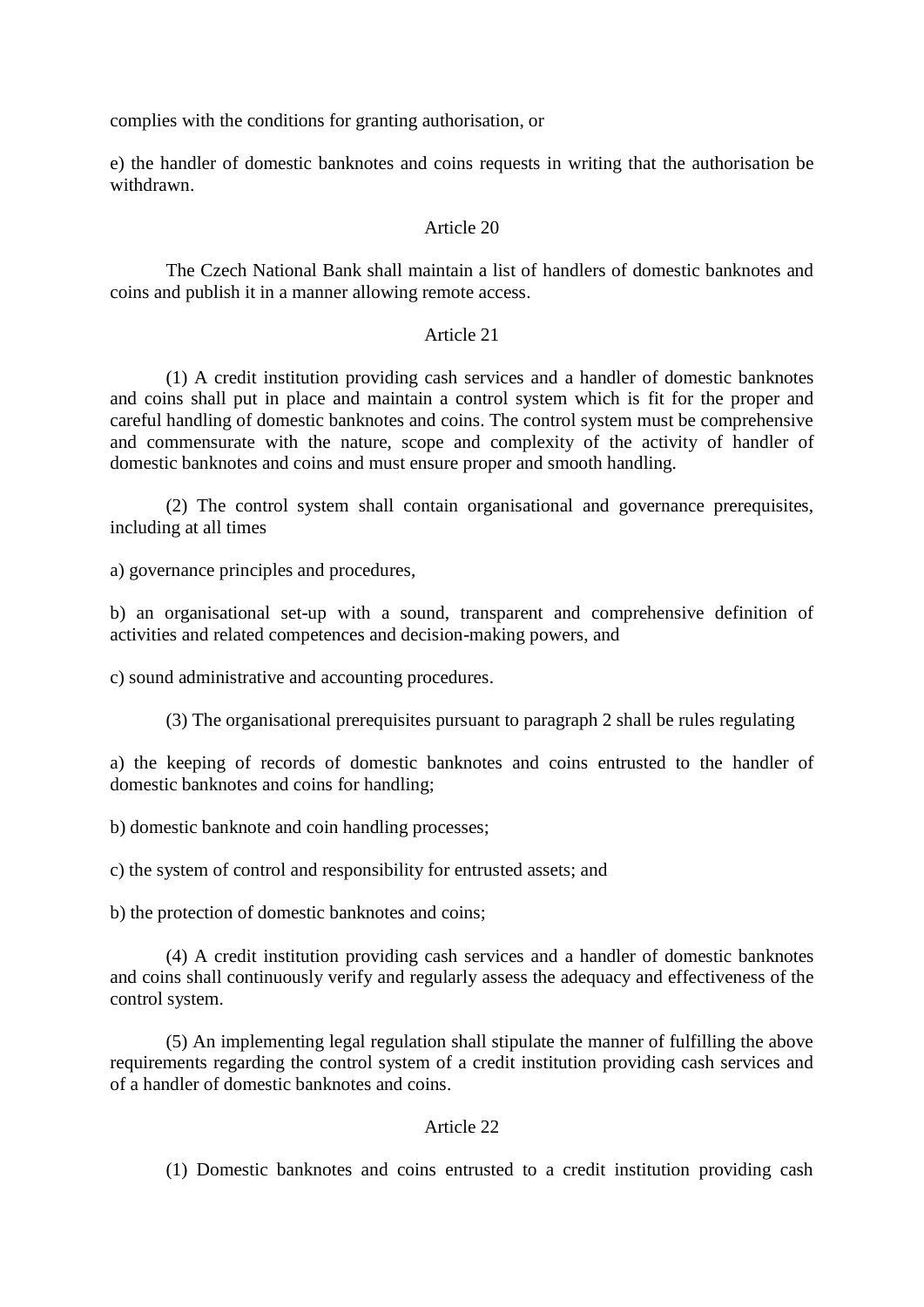services or to a handler of domestic banknotes and coins for handling shall not be their property.

(2) A credit institution providing cash services and a handler of domestic banknotes and coins shall hold domestic banknotes and coins entrusted for handling and belonging to different persons separately by owner and separately from their own domestic banknotes and coins.

(3) A credit institution providing cash services and a handler of domestic banknotes and coins shall keep electronic records of the domestic banknotes and coins they have taken over for handling.

## Article 23

(1) A credit institution providing cash services and a handler of domestic banknotes and coins shall provide the Czech National Bank with information about the locations at which domestic banknotes and coins are handled, information about devices used for handling domestic banknotes and coins, information about changes to these devices and information about the handling of domestic banknotes and coins.

(2) A credit institution providing cash services and a handler of domestic banknotes and coins shall maintain the devices for handling domestic banknotes and coins and check their function so that they comply with the handling standards.

(3) An implementing legal regulation shall stipulate the scope, structure, form, manner and time limits for the provision of information pursuant to paragraph 1.

## CHAPTER V

## **SUPERVISION**

## Article 24

### **Performance of supervision**

(1) The Czech National Bank shall perform supervision of compliance with this Act and with the directly applicable legal rules of the European Union to which the Act is related.

(2) A credit institution providing cash services and a handler of domestic banknotes and coins shall provide the Czech National Bank with information needed and explanations requested in the performance of supervision.

(3) In entities in respect of whom there is a reasonable suspicion that they are unlawfully handling domestic banknotes and coins for another entity the Czech National Bank may carry out an on-site examination within the scope necessary to ascertain facts relating to the activities which have given rise to this suspicion.

## Article 25

## **Remedial measures**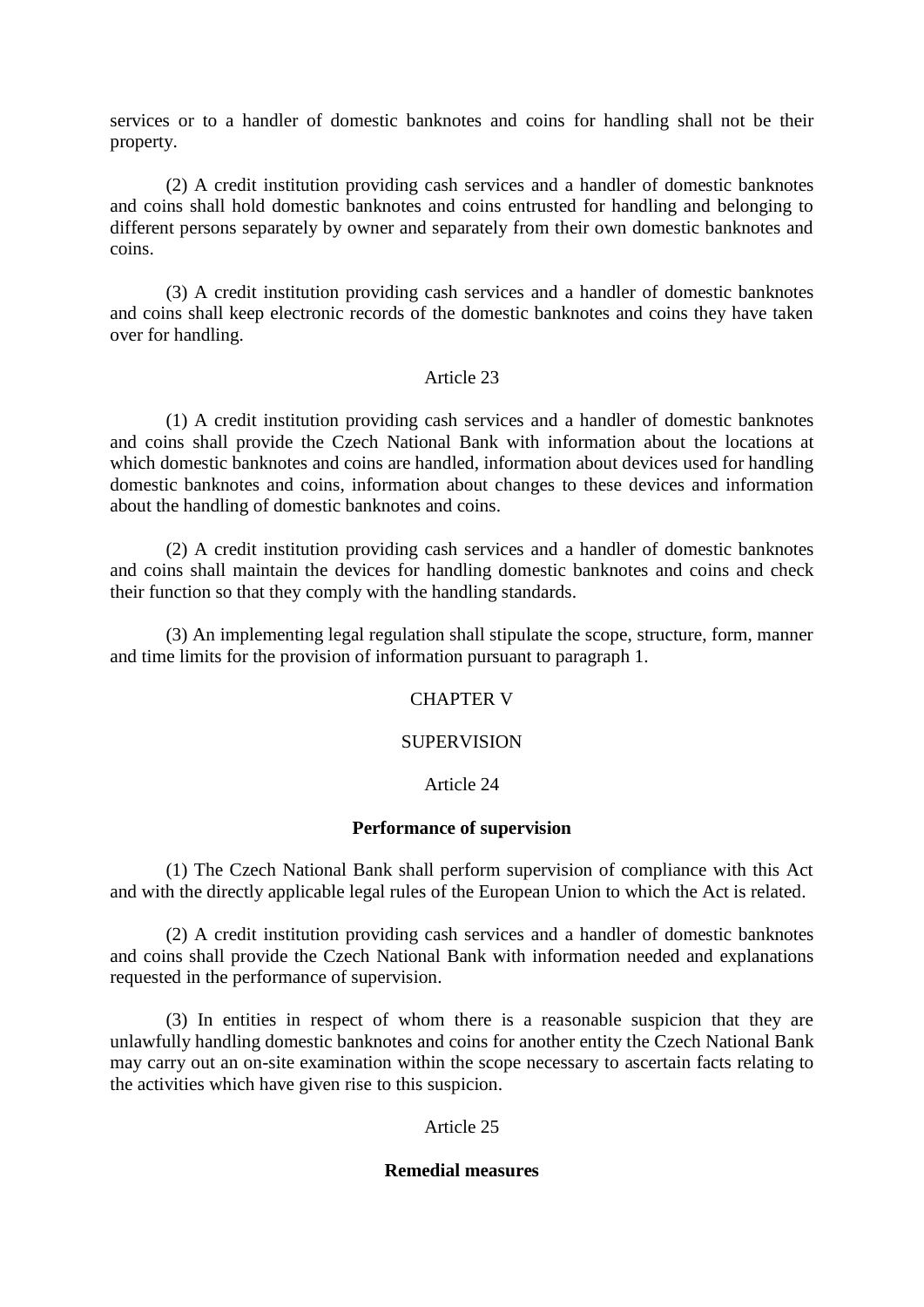(1) For a breach of the obligations stipulated in this Act and in the directly applicable legal rules of the European Union regulating the circulation of banknotes and coins, as well as in decisions of the Czech National Bank, the Czech National Bank may impose on a credit institution providing cash services and a handler of banknotes and coins measures to remedy an ascertained shortcoming which are commensurate with the nature and seriousness of the breach; it shall stipulate a reasonable time limit for removing the shortcoming ascertained.

(2) Depending on the nature and seriousness of the shortcoming ascertained, the Czech National Bank shall also be entitled to

a) prohibit domestic banknotes and coins whose handling does not comply with the procedures laid down in Article 7(2) and (3) and Articles 22 and 23 from being recirculated;

b) order the replacement of persons referred to in Article 16(1)(c) or (d) or persons who are responsible for handling domestic banknotes and coins in a credit institution handling domestic banknotes and coins;

c) order that the control system be brought into accordance with Article 21;

d) order the replacement or modification of devices for handling domestic banknotes and coins so that they comply with the handling standards; or

e) order an extraordinary audit at the expense of a handler of domestic banknotes and coins or a credit institution providing cash services; the Czech National Bank shall stipulate a reasonable time limit for carrying out these measures.

### Article 26

### **Proceedings**

(1) Only a credit institution providing cash services or a handler of domestic banknotes and coins on which remedial measures are to be imposed shall be a party to a proceeding to impose remedial measures.

(2) An appeal filed against a decision to impose measures referred to in Article 25 shall not have suspensory affect.

## Article 27

### **Procedural fine**

(1) The Czech National Bank may impose a procedural fine of up to CZK 500,000 in the performance of supervision pursuant to this Act under terms laid down in the Administrative Procedure Code or in a law regulating state inspection.

(2) A procedural fine may be imposed repeatedly. The sum of such fines for the same act shall not exceed CZK 2,500,000.

(3) Proceedings to impose a procedural fine may be opened up to ten days from the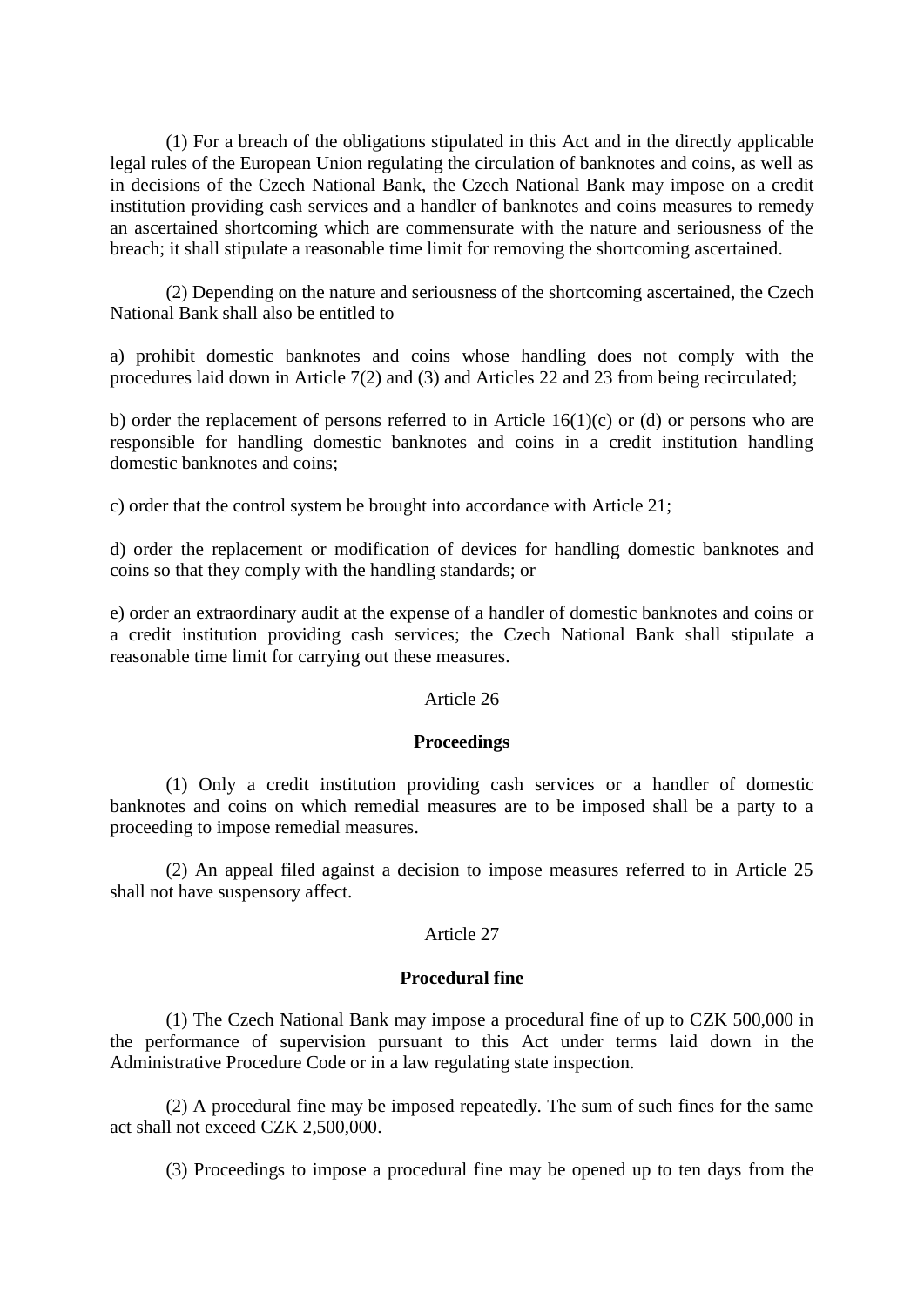day when the unlawful conduct occurred.

(4) Revenue from procedural fines shall constitute a state budget revenue.

## CHAPTER VI

## **OFFENCES**

## Article 28

## **Offences in respect of the making of reproductions of banknotes and coins and objects imitating them and in respect of handling them**

(1) A natural person, a legal entity or a natural person who is an entrepreneur shall be deemed to have committed an offence if he

a) makes a tangible or intangible reproduction of a domestic or foreign banknote or coin or an object imitating them in form without fulfilling the technical criteria stipulated in an implementing legal rule issued to implement Article 14 or in a directly applicable regulation of the European Union concerning medals and tokens similar to euro coins, $4$  or

b) sells, imports, holds or disseminates a tangible or intangible reproduction of a domestic or foreign banknote or coin or an object imitating them in form in contravention of Article 14(2).

(2) A fine of up to CZK 1,000,000 may be imposed for an offence under paragraph 1.

Article 28a

## **cancelled**

## Article 29

## **Offences against the circulation of currency**

(1) A bureau de change or a legal entity shall be deemed to have committed an offence if it

a) fails to seize suspicious banknotes and coins in contravention of Article 12(2)(a) or a directly applicable legal rule of the European Union laying down measures necessary for the protection of the euro against counterfeiting, $5$  or

b) fails to hand over seized suspicious banknotes or coins to the Czech National Bank without unnecessary delay in contravention of Article 12(2)(c) or a directly applicable legal rule of the European Union laying down measures necessary for the protection of the euro against counterfeiting.[5](http://www.zakonyprolidi.cz/print/cs/2011-136/zneni-20161018.htm#f5906702)

(2) A credit institution providing cash services, a bureau de change, a handler of domestic banknotes and coins, a casino operator, a holder of a postal licence or a special postal licence under the Postal Services Act, and also a payment institution, a small-scale payment service provider, an electronic money institution and a small-scale electronic money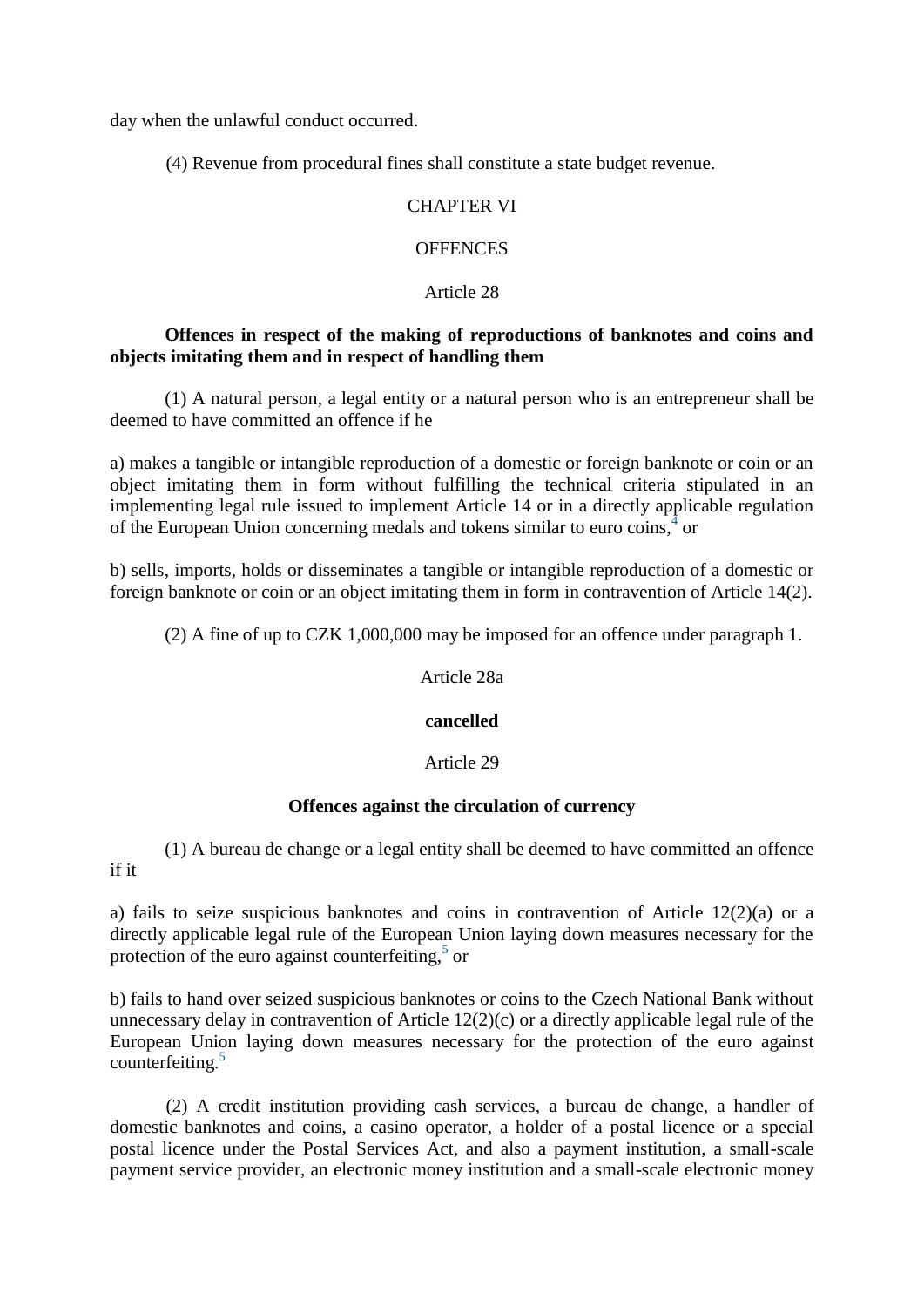issuer which recirculate accepted banknotes and coins when providing payment services or issuing electronic money shall be deemed to have committed an offence if, in contravention of Article 33(1), it fails to ensure that persons who check domestic banknotes and coins for authenticity when handling such domestic banknotes and coins or who recirculate accepted banknotes and coins hold a certificate demonstrating they have completed a course on the identification of suspected counterfeit or altered banknotes and coins issued by the Czech National Bank or by a person authorised to do so by the Czech National Bank.

(3) A credit institution providing cash services or a handler of domestic banknotes and coins shall be deemed to have committed an offence if:

a) in contravention of Article 7(2) it fails to handle domestic banknotes and coins accepted from circulation in accordance with the handling standards before recirculating them,

b) in contravention of Article 21 it fails to maintain an appropriate control system or internal rules for the protection of domestic banknotes and coins,

c) in contravention of Article 22(2) it fails to hold domestic banknotes and coins entrusted for handling and belonging to different persons separately,

d) in contravention of Article 22(3) fails to keep records of domestic banknotes and coins received for handling,

e) in contravention of Article 23(1) it fails to provide the Czech National Bank with information about the locations at which domestic banknotes and coins are handled, about devices used for handling domestic banknotes and coins, about devices or about the handling of domestic banknotes and coins or to report changes to devices used for handling domestic banknotes and coins,

f) in contravention of Article 23(2) it fails to maintain the devices for handling domestic banknotes and coins or to check their function.

g) in contravention of Article 24(2) it fails to provide the Czech National Bank with information needed and explanations requested in the performance of supervision, or

h) fails to take a remedial measure imposed under Article 25.

(4) A credit institution providing cash services shall be deemed to have committed an offence if:

a) in contravention of Article 5(1) and (2) it fails to accept domestic banknotes and coins declared invalid by the Czech National Bank,

b) in contravention of Article 6 it fails to exchange domestic banknotes and coins or charges a fee for an exchange of domestic banknotes and coins which it is obliged to perform free of charge, or

c) in contravention of Article 7(6) it fails to accept or exchange domestic banknotes and coins at all the establishments where it provides cash services.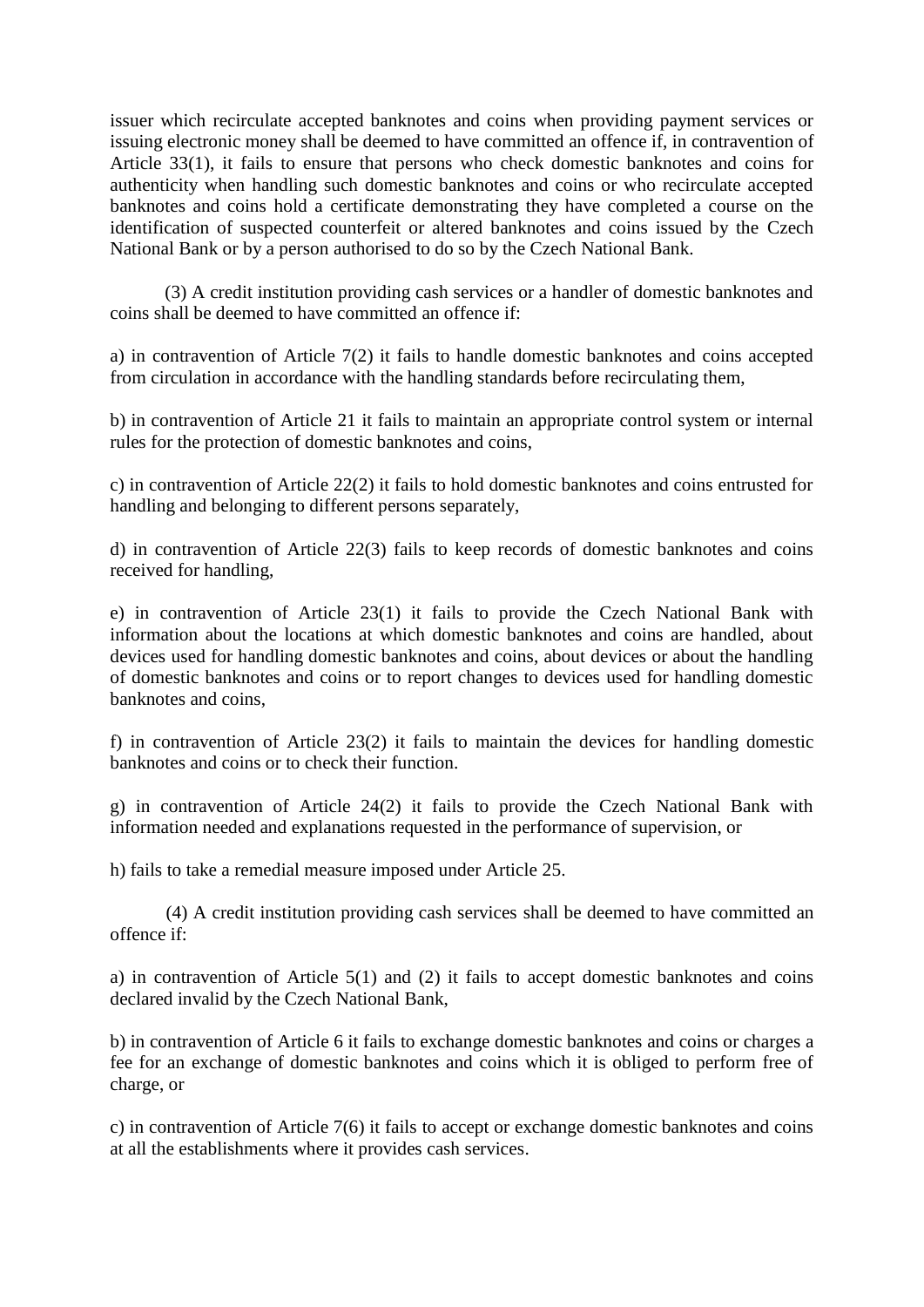(5) The following fines may be imposed for an offence:

a) up to CZK 10,000,000 in the case of an offence under paragraph 1, 2 or 3(a),

b) up to CZK 1,000,000 in the case of an offence under paragraph 3(b) to (h) or paragraph 4.

## Article 30

## **Other offences**

(1) An operator of anonymous and non-anonymous devices referred to in Article 11 shall be deemed to have committed an offence if, in contravention of Article 11, it operates a self-service technical device that does not fulfil the requirements for the operation of such devices.

(2) A legal entity other than a credit institution providing cash services or a handler of domestic banknotes and coins, or a bureau de change, shall be deemed to have committed an offence if, in contravention of Article 7(3), it fails to check recirculated domestic banknotes and coins for authenticity and validity or if it recirculates suspicious or invalid banknotes and coins.

(3) A legal entity or a natural person who is an entrepreneur shall be deemed to have committed an offence if it unlawfully handles domestic banknotes and coins for another person.

(4) The following fines may be imposed for an offence:

a) up to CZK 1,000,000 in the case of an offence under paragraph 1 or 2,

b) up to CZK 10,000,000 in the case of an offence under paragraph 3.

Article 31

## **cancelled**

## Article 32

## **Joint provisions on offences**

(1) Offences under this Act shall be heard by the Czech National Bank.

(2) The Czech National Bank shall publish the final decision of the Czech National Bank on the imposition of a sanction and the final decision of the court on the lifting of that sanction.

## CHAPTER VII

## JOINT AND TRANSITIONAL PROVISIONS

# Article 33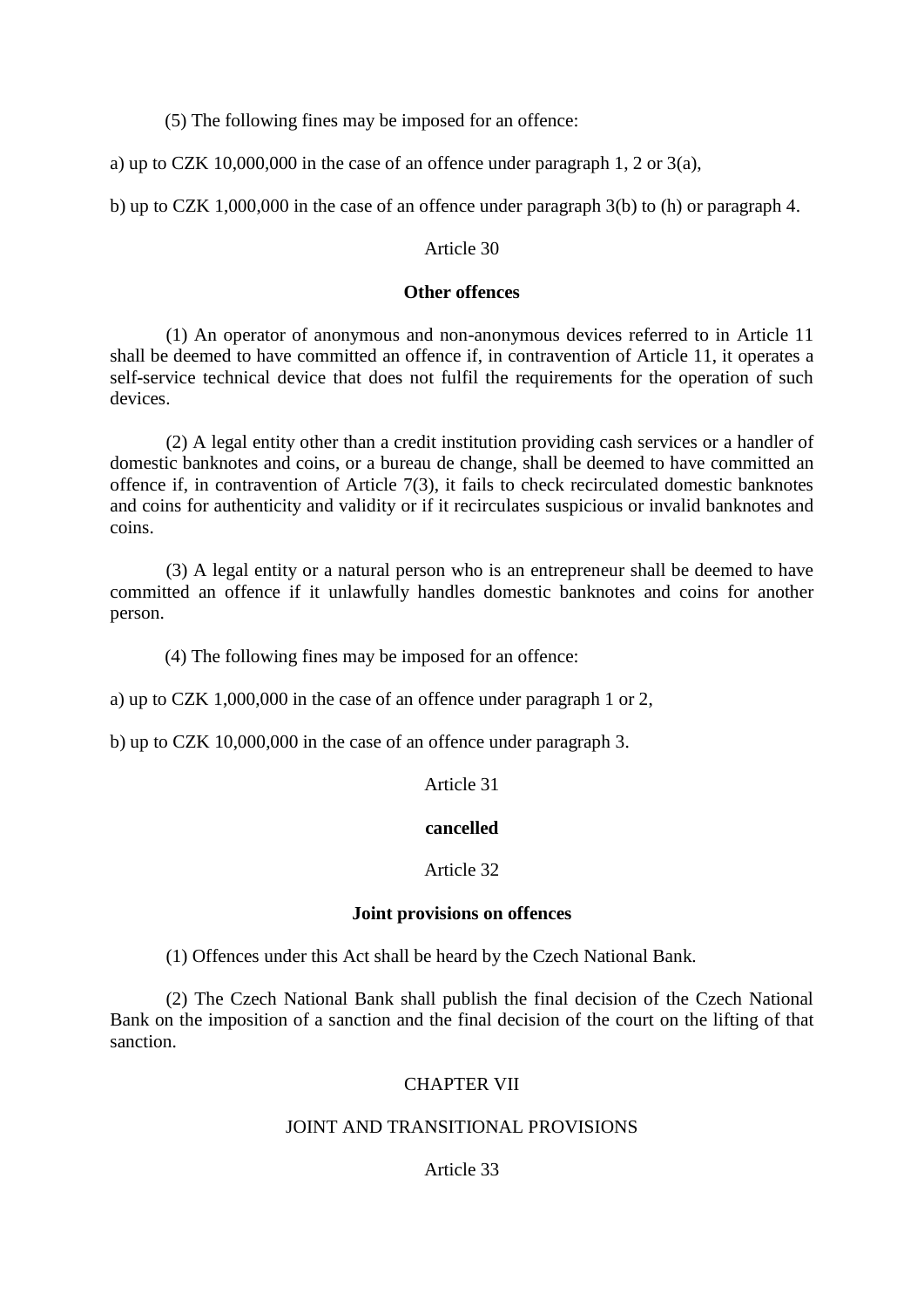### **Specialised course**

(1) The Czech National Bank, a credit institution providing cash services, a handler of domestic banknotes and coins, a bureau de change, a casino operator, a holder of a postal licence or a special postal licence under the Postal Services Act, and also a payment institution, a small-scale payment service provider, an electronic money institution and a small-scale electronic money issuer which recirculate accepted banknotes and coins when providing payment services shall ensure that persons who check domestic banknotes and coins for authenticity when handling such domestic banknotes and coins or who recirculate accepted domestic and foreign banknotes and coins hold a certificate demonstrating they have completed a specialised course on the identification of suspected counterfeit or altered banknotes and coins (hereinafter referred to as the "course") issued by the Czech National Bank or a person authorised to do so (hereinafter referred to as the "certificate").

(2) The certificate shall be awarded after the completion of the course only to a person who is legally competent and of legal age.

(3) The course shall be organised for

a) persons who may lead a course as a trainer after completing the course,

b) persons who check domestic and foreign banknotes and coins for authenticity when handling such domestic banknotes and coins or recirculate accepted banknotes and coins in

1. the Czech National Bank,

2. credit institutions providing cash services,

3. handlers of domestic banknotes and coins, or

4. a bureau de change which makes bureau-de-change transactions between currencies other than the Czech koruna, the euro, the US dollar, the British pound or the Japanese yen,

c) persons who check domestic and foreign banknotes and coins for authenticity when handling such domestic banknotes and coins or recirculate accepted banknotes and coins in entities other than those referred to in subparagraph b).

(4) The course for persons referred to in Article (3)(a) or (b) shall be organised exclusively by the Czech National Bank. It may, on request, authorise a legal or natural person who is an entrepreneur that is active in the field of education to organise courses for persons referred to in Article (3)(c) (hereinafter referred to as the "authorised person") if that person proves that it has organisational and technical prerequisites for organising courses. A course organised by an authorised person may be led only by a person who has completed a course pursuant to Article (3)(a).

(5) The Czech National Bank shall be entitled to check the authorised person and to withdraw the authorisation by decision should any shortcomings be detected in the organisation of the course. A person whose authorisation has been withdrawn may apply for a new authorisation no earlier than one year after the date of withdrawal of the authorisation.

(6) The Czech National Bank shall publish a list of authorised persons in a manner allowing remote access.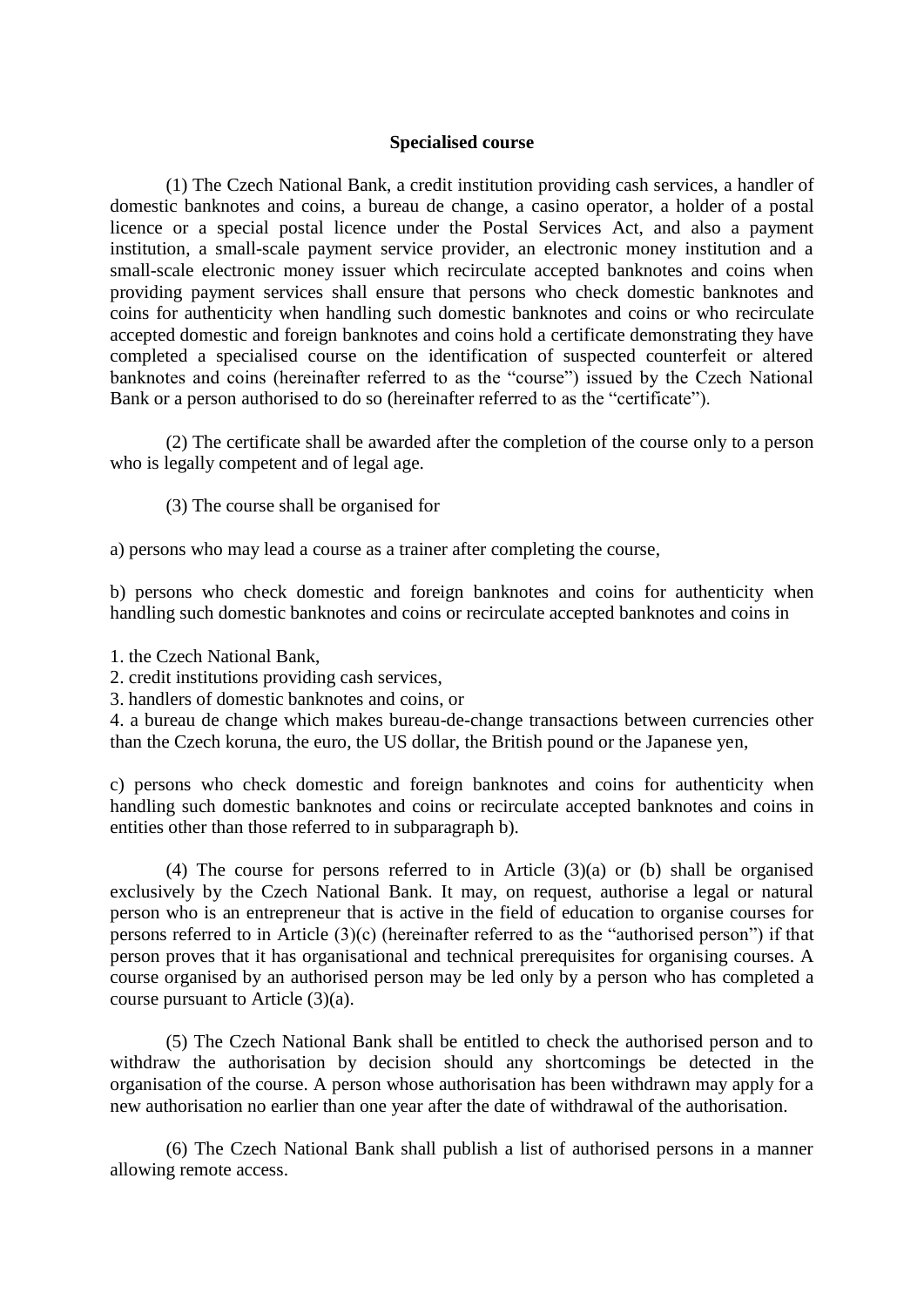(7) An implementing legal rule shall stipulate the types and content of courses, the content of final tests, the organisational and technical prerequisites for the organisation of courses by an authorised person, and the essential elements of certificates.

### Article 34

The provisions of the Administrative Procedure Code regarding the manner of the closing of remonstrance proceedings shall not apply to such proceedings; in such cases the provisions of the Administrative Procedure Code regarding appeals shall be observed.

## Article 35

### **Authorisation**

The Czech National Bank shall issue a decree implementing Articles 7(7), 8(3), 9(3), 10(6), 11(3), 12(6), 14, 17(1), 18(2), 21(5), 23(3) and 33(7).

### Article 36

#### **Transitional provisions**

(1) The Czech National bank, credit institutions providing cash services and entities that handle domestic banknotes and coins for other entities, and other legal entities and bureaux de change shall proceed in accordance with Article 7(1) to (3) within 24 months from the date of effect of this Act.

(2) Operators of anonymous and non-anonymous devices shall adjust such technical devices to the requirements given in Article 11 within 12 months from the date of effect of this Act.

(3) Entities that handle domestic banknotes and coins for other entities as of the date of effect of this Act, with the exception of the Czech National Bank and credit institutions providing cash services, shall comply with requirements laid down in Articles 15(2), 16 and 21 within 12 months from the date of effect of this Act.

(4) Credit institutions providing cash services, entities that handle domestic banknotes and coins for other entities, and other legal entities shall comply with the requirements laid down in Article 33(1) within 24 months from the date of effect of this Act.

### **PART TWO**

#### **Amendment of the Act on the Czech National Bank**

#### Article 37

Act No. 6/1993 Coll., on the Czech National Bank, as amended by Act No. 60/1993 Coll., Act No. 15/1998 Coll., Act No. 442/2000 Coll., Ruling of the Constitutional Court No. 278/2001 Coll., Act No. 482/2001 Coll., Act No. 127/2002 Coll., Act No. 257/2004 Coll., Act No. 377/2005 Coll., Act No. 57/2006 Coll., Act No. 62/2006 Coll., Act No. 230/2006 Coll.,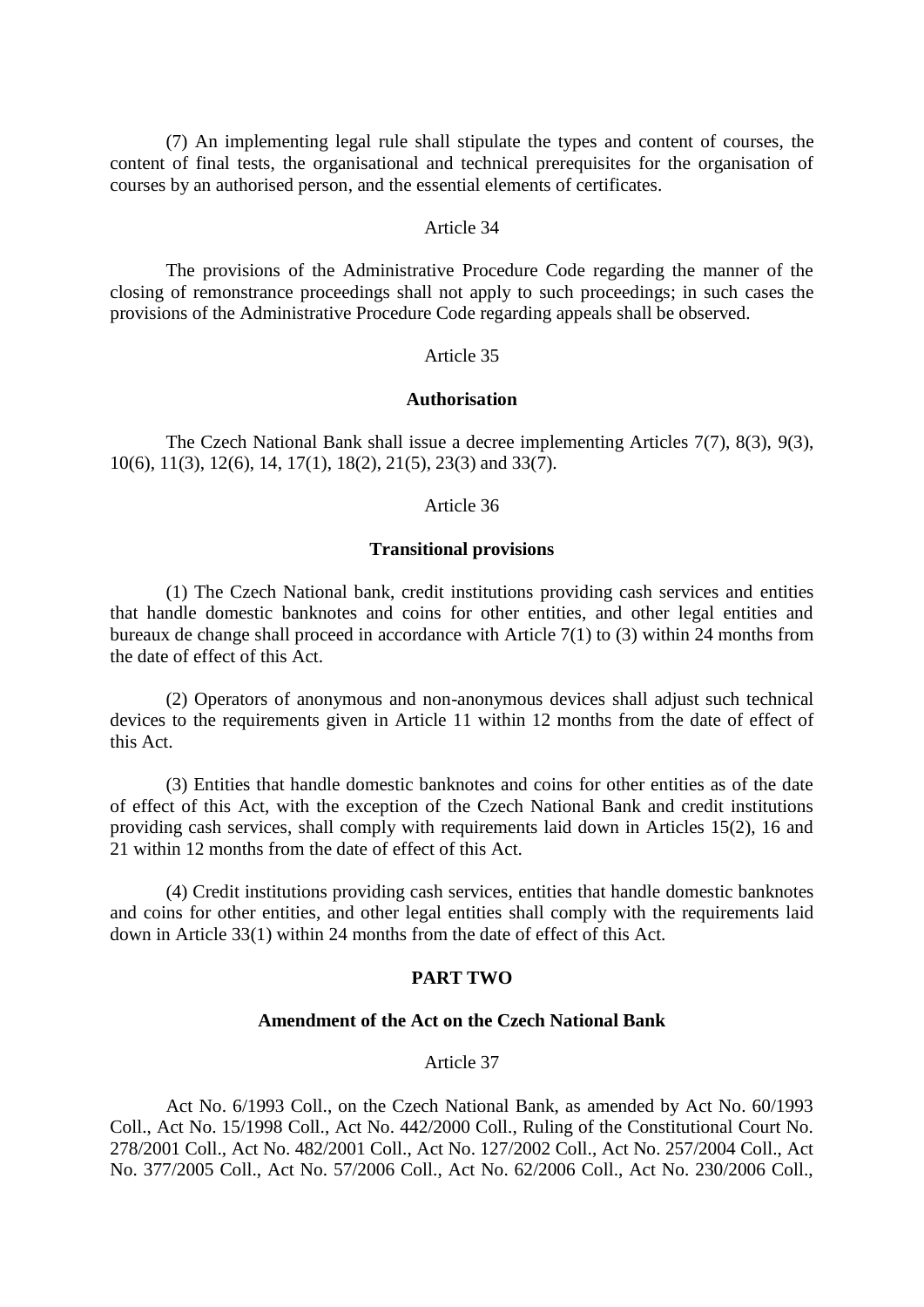Act No. 160/2007 Coll., Act No. 36/2008 Coll., Act No. 124/2008 Coll., Act No. 254/2008 Coll., Act No. 281/2009 Coll., Act No. 285/2009 Coll., Act No. 295/2009 Coll., Act No. 145/2010 Coll., Act No. 156/2010 Coll. and Act No. 41/2011 Coll., shall be amended as follows:

1. A new Article 16a shall be inserted after Article 16:

## "Article 16a

(1) No person shall be allowed to produce, import, offer, sell or otherwise distribute medals, tokens or similar items whose appearance may mislead their holder to believe that they are coins or commemorative coins of a certain par value issued by the Czech National Bank.

(2) No person shall be allowed to use the word "coin" when referring to or describing a token, medal or similar item in connection with the offer, sale or other distribution thereof.".

2. In the first sentence of Article 17(2), the words ", and the remains of banknotes smaller than one quarter of the original area of the banknote" shall be deleted.

3. Articles 17, 18, 20, 21 and 46d shall be deleted.

4. In Article 22, subparagraphs b), c) and e) shall be deleted.

The previous subparagraph d) shall be denoted b).

5. In Article 24(a), the reference to footnote 1a including the footnote shall be deleted.

6. In Article 31(1), the words "a special legislative  $act<sup>3</sup>$ " shall be replaced with the words "a legislative act governing the issuance of bonds<sup>3</sup>)".

Footnote 3 shall read as follows:

"3) Articles 25 and 26 of Act No. 190/2004 Coll., on Bonds, as amended by Act No. 56/2006 Coll.".

7. In the final part of Article 41(2), the words "pursuant to special legal rules and fulfilment of the information duty pursuant to special legal rules.<sup>8a</sup>)<sup>,</sup> shall be replaced with the words "and fulfilment of the information duty of these entities pursuant to legislative acts governing the supervision of the activities of these entities by the Czech National Bank.<sup>8a)</sup>".

Footnote 8a shall read as follows:

"8a) e.g. Act No. 21/1992 Coll., as amended, Act No. 256/2004 Coll., as amended, Act No. 189/2004 Coll., on Collective Investment, as amended, Act No. 87/1995 Coll., as amended, Act No. 277/2009 Coll., on Insurance, Act No. 42/1994 Coll., on Supplementary Pension Insurance with State Contribution, as amended.".

8. In Article 44(1)(b), the reference to footnote 9b including the footnote shall be deleted.

9. In Article 44(1)(c), the words "special legal rules<sup>9c)</sup>" shall be replaced with the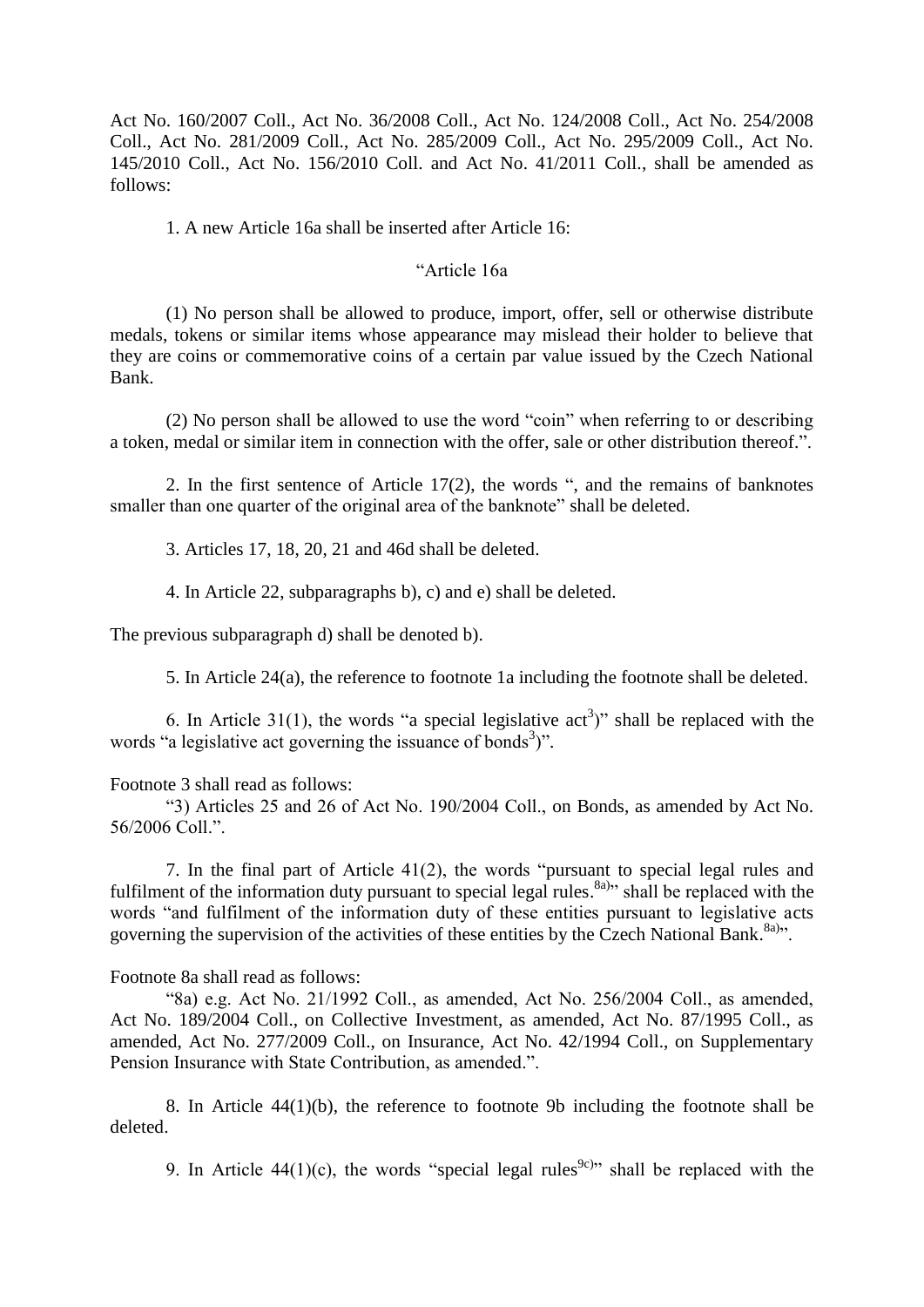words "legislative acts governing insurance, the activities of insurance intermediaries and private pension schemes $\widetilde{\mathfrak{g}}_{c}$ .

Footnote 9c shall read as follows:

"9c) Act No. 277/2009 Coll.

Act No. 42/1994 Coll., as amended.

Act No. 38/2004 Coll., on Insurance Intermediaries and Independent Loss Adjusters and on the Amendment of the Trades Licensing Act (Act on Insurance Intermediaries and Loss Adjusters), as amended".

10. A new subparagraph d) shall be inserted in Article 44(1) after subparagraph c) which shall read:

"d) entities handling domestic banknotes and domestic coins pursuant to a legislative act governing the circulation of banknotes and coins;"

The previous subparagraphs d) and e) shall be denoted e) and f).

11. In Article 44(1)(d), the words "a special legal rule<sup>9d)</sup>" shall be replaced with the words "a legislative act governing the payment system<sup>9d)</sup>".

Footnote 9d shall read as follows:

"9d) Act No. 284/2009 Coll., on the Payment System, as amended by Act No. 156/2001 Coll.".

12. In Article 44(3), the words "special legal rules<sup>9f)</sup>" shall be replaced with the words "legislative acts governing financial conglomerates, the activities of banks and insurance  $\arctivties^{9f)}$ .

#### Footnote 9f shall read as follows:

" 9f) Act No. 377/2005 Coll., on Supplementary Supervision of Banks, Credit Unions, Electronic Money Institutions, Insurance Corporations and Securities Dealers in Financial Conglomerates and on the Amendment of Certain Other Acts (Act on Financial Conglomerates).

Act No. 21/1992 Coll., as amended. Act No. 277/2009 Coll.".

13. In Article 44b, the reference to footnote 9k shall be replaced with a reference to footnote 18 and the previous footnote 9k shall be denoted footnote 18.

14. Article 46c shall read as follows:

### "Article 46c

(1) A legal person shall be deemed to have committed an administrative offence if it produces, imports, offers, sells or otherwise distributes in contravention of Article 16a(1) medals, tokens or similar items that may be mistaken for coins or commemorative coins issued by the Czech National Bank.

(2) A legal person shall be deemed to have committed an administrative offence if it uses the word coin in contravention of Article 16a(2) when referring to or describing a medal,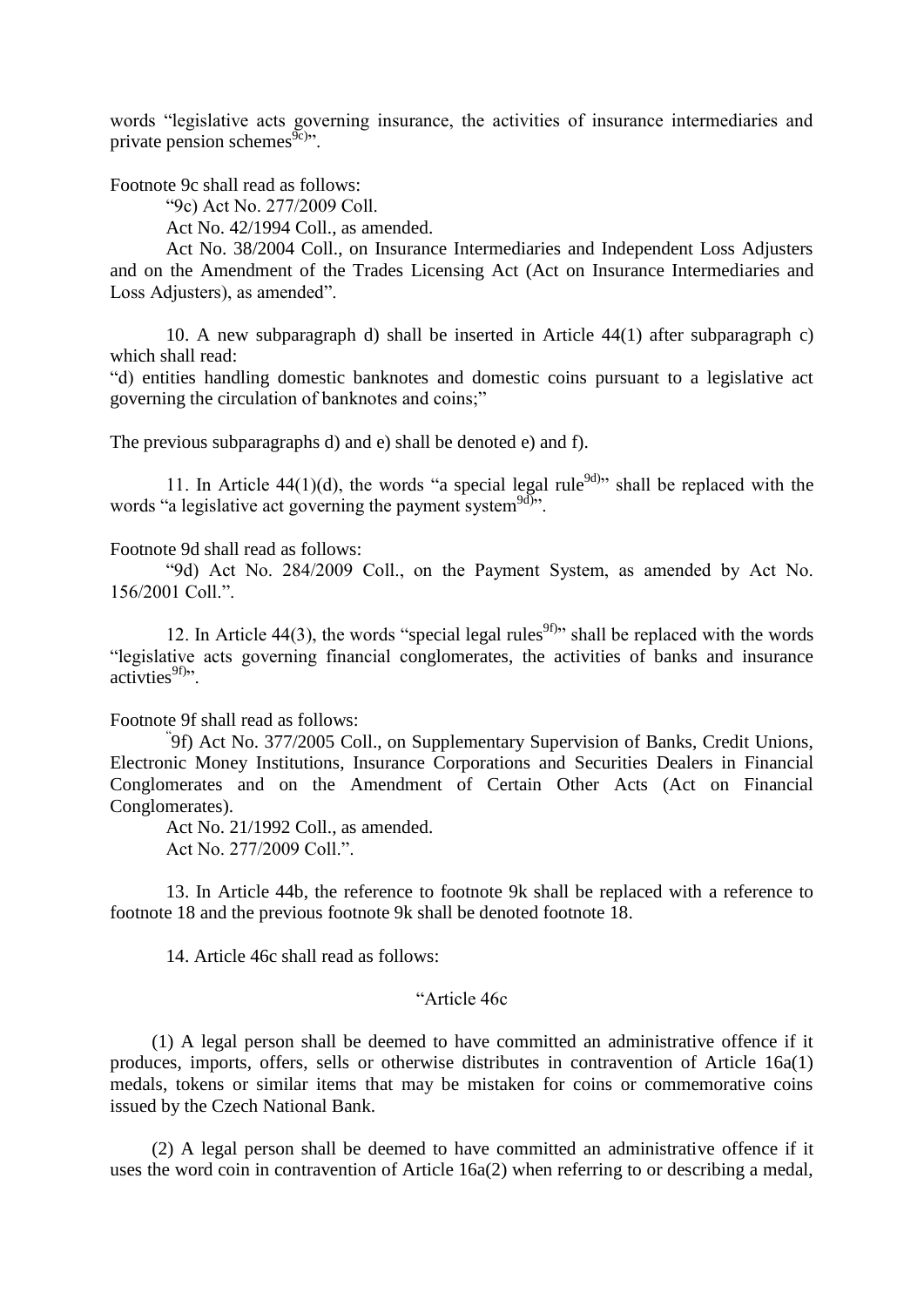token or similar item in connection with the offer, sale or distribution thereof.

(3) A natural person shall be deemed to have committed an offence if it produces, imports, offers, sells or otherwise distributes in contravention of Article 16a(1) medals, tokens or similar items that may be mistaken for coins or commemorative coins issued by the Czech National Bank.

(4) A natural person shall be deemed to have committed an offence if it uses the word coin in contravention of Article 16a(2) when referring to or describing a medal, token or similar item in connection with the offer, sale or distribution thereof.

(5) A fine of up to CZK 10,000,000 shall be imposed for an administrative offence under paragraph 1 or 2.

(6) A fine of up to CZK 1,000,000 may be imposed for an offence under paragraph 3 or  $4$ "

15. In Article 59, the reference to footnote 16 shall be replaced with a reference to footnote 3a and footnote 16 shall be deleted.

### **PART THREE**

### **REPEALING PROVISIONS**

### Article 38

The following regulations are hereby repealed:

1. Decree No. 37/1994 Coll., stipulating the procedure for accepting and handling money and providing compensation for incomplete and damaged banknotes and coins.

2. Decree No. 553/2006 Coll., on the terms and conditions under which it is possible to reproduce banknotes, coins, cheques, securities and payment cards and to produce objects imitating them.

### **PART FOUR**

## **EFFECT**

### Article 39

This Act shall take effect on 1 July 2011, except for Article 37(1), which shall take effect on the date of promulgation.

## **Němcová**

## **Klaus**

**Nečas**